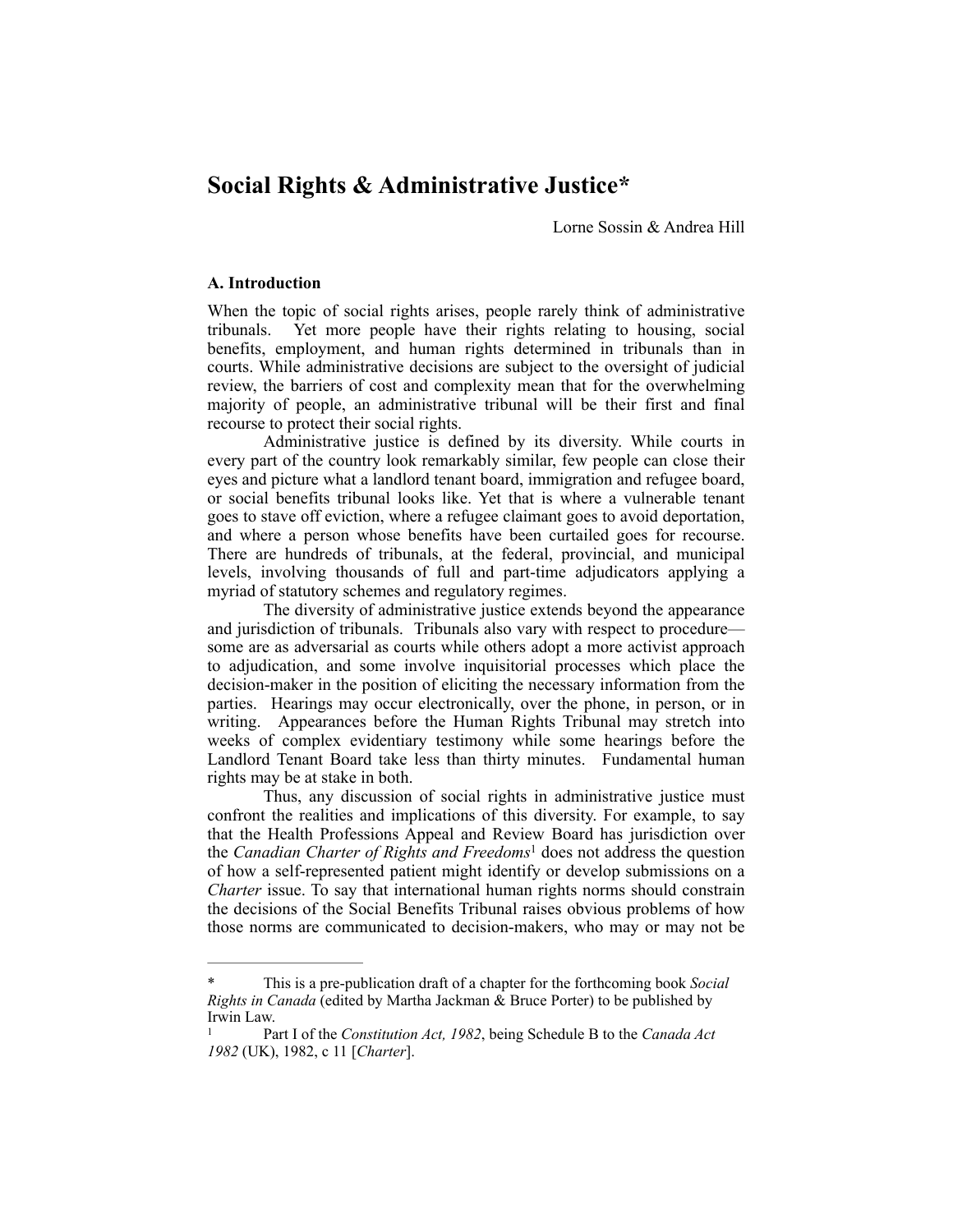legally trained, or to parties coming before those decision-makers. Complicating a rights-based approach to administrative justice is the fact that those decision-makers are not protected by judicial independence, $2$  and there is a long history of partisan and patronage appointments to tribunals expected to act in an impartial fashion. The assumption in cases such as *Nova Scotia v Martin* (2003),<sup>3</sup> *Tranchemontagne v Ontario* (2006)<sup>4</sup> and *R v Conway*  $(2010)$ <sup>5</sup>—which affirm the jurisdiction of administrative tribunals over human rights legislation and the *Charter*—is that it is up to the legislature to determine the mandate of these adjudicative bodies, up to Government to decide their budget and appointments, and up to the courts to correct serious errors when and if a party seeks judicial review.

It is striking how out of touch with reality the Court's analyses in those cases appear to be—the majority judgment in each case simply finds 'practical considerations', such as a tribunal's capacity to undertake the hearing and adjudication of rights to be irrelevant. While it may be irrelevant to the question of jurisdiction, practical capacity is the defining set of considerations as to whether the rights in question will be meaningful and accessible. Put differently, is it open to the government to create administrative bodies with jurisdiction over social rights, and then fail to provide the necessary resources to permit those bodies to discharge that jurisdiction? Because administrative decision-makers in Canada are part of the executive and not the judicial branch, however, they also are subject to additional constraints in relation to social rights, which flow from the *Charter*, and arguably from the international commitments to which Canada is subject. While such commitments may not have the force of law until incorporated into domestic legislation, these commitments create a meaningful framework that shapes the discretion of administrative bodies (until and unless such a framework is inconsistent with a domestic act).

We consider tribunals and administrative justice from this dual perspective: as adjudicative bodies with jurisdiction over decisions on social rights and as executive bodies subject to rights protecting constitutional and international law instruments. We argue that a rights-based culture can, and should, be developed within the sphere of administrative justice.This paper is divided into three parts. In the first part, we canvass the social rights literature and its relevance to the realities of administrative justice. In the

2010 SCC 22 [*Conway*]. <sup>5</sup>

See *Ocean Port Hotel Ltd v British Columbia (General Manager, Liquor* <sup>2</sup> *Control and Licensing Branch)*, 2001 SCC 52 (for discussion of the doctrinal distinction).

*Nova Scotia (Workers' Compensation Board) v Martin; Nova Scotia* <sup>3</sup> *(Workers' Compensation Board) v Laseur*, 2003 SCC 54 [*Martin*].

*Tranchemontagne v Ontario (Director, Disability Support Program),* 2006 4 SCC 14 [*Tranchemontagne*].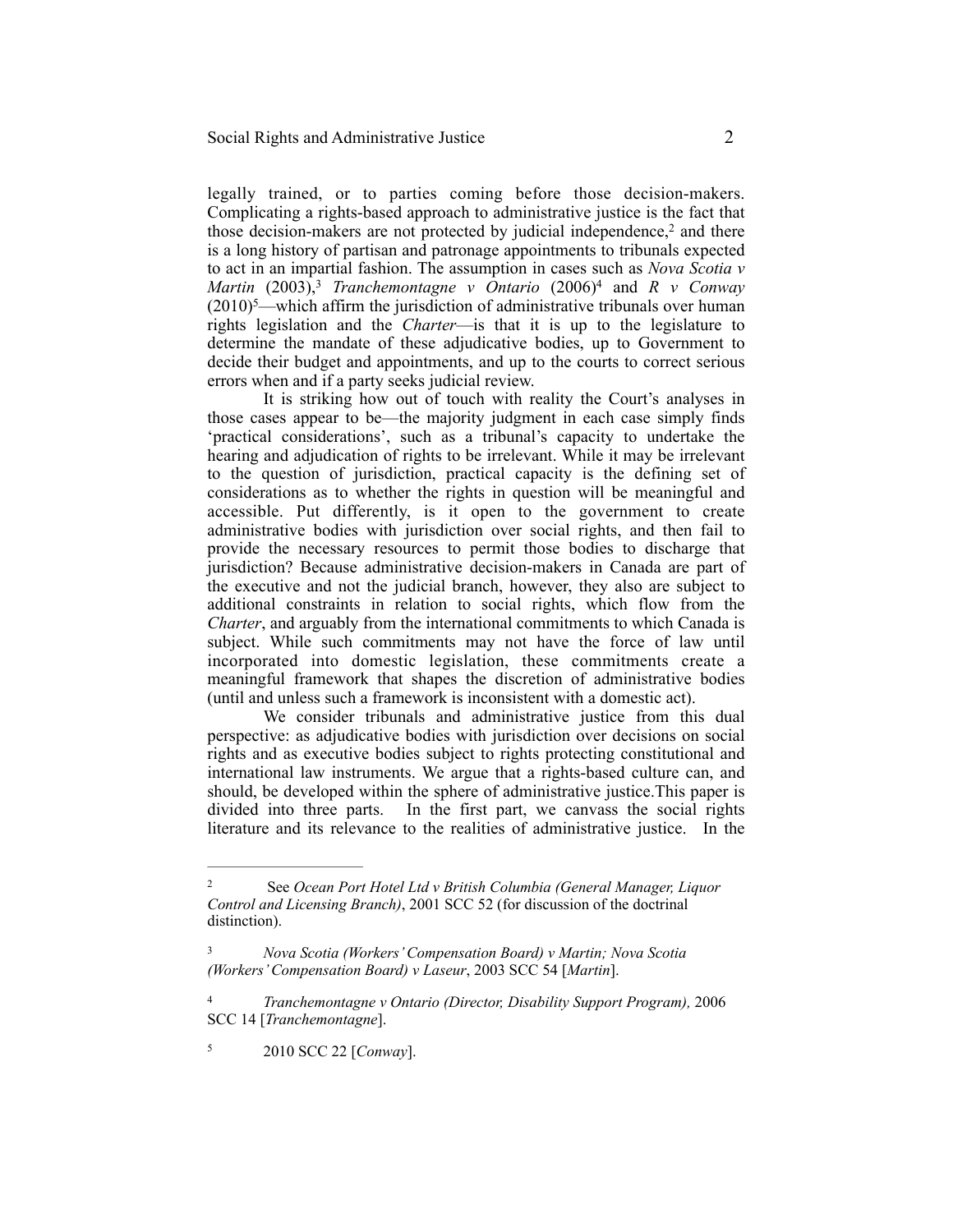second part, we consider the *Charter* and international human rights obligations and the ways in which they may enhance a rights-based culture within administrative justice. In the third and concluding part, we argue that only a vantage point that is firmly rooted in constitutional and international human rights commitments, in the lived realities of the boards and tribunals that comprise the administrative justice community, and in the parties who come before these adjudicative bodies can lead to a meaningful and accessible system of establishing and protecting social rights.

## **B. Part One: Administrative Tribunals as Adjudicative Space for Social Rights**

Social rights have been described as rights to the meeting of basic needs that are essential for human welfare, such as the right to adequate housing, freedom from poverty, and access to opportunities for social and economic advancement.<sup>6</sup> Margot Young has observed that social rights are "necessary correctives" to classic liberal rights; the rights to life, liberty, and expression are not meaningful absent adequate standards of living, education, and other standards of material and social well-being.<sup>7</sup>As Virginia Mantouvalou<sup>8</sup> has observed, "[W]e realize that living a life deprived of fundamental necessities like shelter, food and basic healthcare... is a terrible plight."<sup>9</sup> Redressing social deprivation is not simply a "moral yardstick" for government, but also the foundation of the commitment of states, ultimately tracing their heritage back to the *Universal Declaration of Human Rights*. 10

This correlation of social rights with human rights was weakened, however, in 1961 when the rights recognized in the *UDHR* were split<sup>11</sup> between two United Nations covenants: the *International Covenant on Civil*  and Political Rights<sup>12</sup> and the *International Covenant on Economic, Social* 

See for example, Conor Gearty & Virginia Mantouvalou, *Debating Social* <sup>6</sup> *Rights* (Portland: Hart Publishing, 2011) at 90 [Gearty and Mantouvalou].

Margot Young,"Introduction" in Margot Young et al, eds, *Poverty: Rights,* <sup>7</sup> *Social Citizenship, Legal Activism* (Vancouver: UBC Press, 2007) at 4.

<sup>&</sup>lt;sup>8</sup> Gearty & Mantouvalou, above note 6.

<sup>&</sup>lt;sup>9</sup> *Ibid* at 86.

<sup>&</sup>lt;sup>10</sup> *Ibid* at 91. *Universal Declaration of Human Rights*, GA Res 217(III), UNGAOR, 3d Sess, Supp No 13, UN Doc A/810 (1948) 71[*UDHR*].

 $11$  Gearty & Mantouvalou, above note 6 at 92.

<sup>&</sup>lt;sup>12</sup> *International Covenant on Civil and Political Rights*, 16 December 1966, 999 UNTS 171, 6 ILM 368 (entered into force 23 March 1976) [*ICCPR*].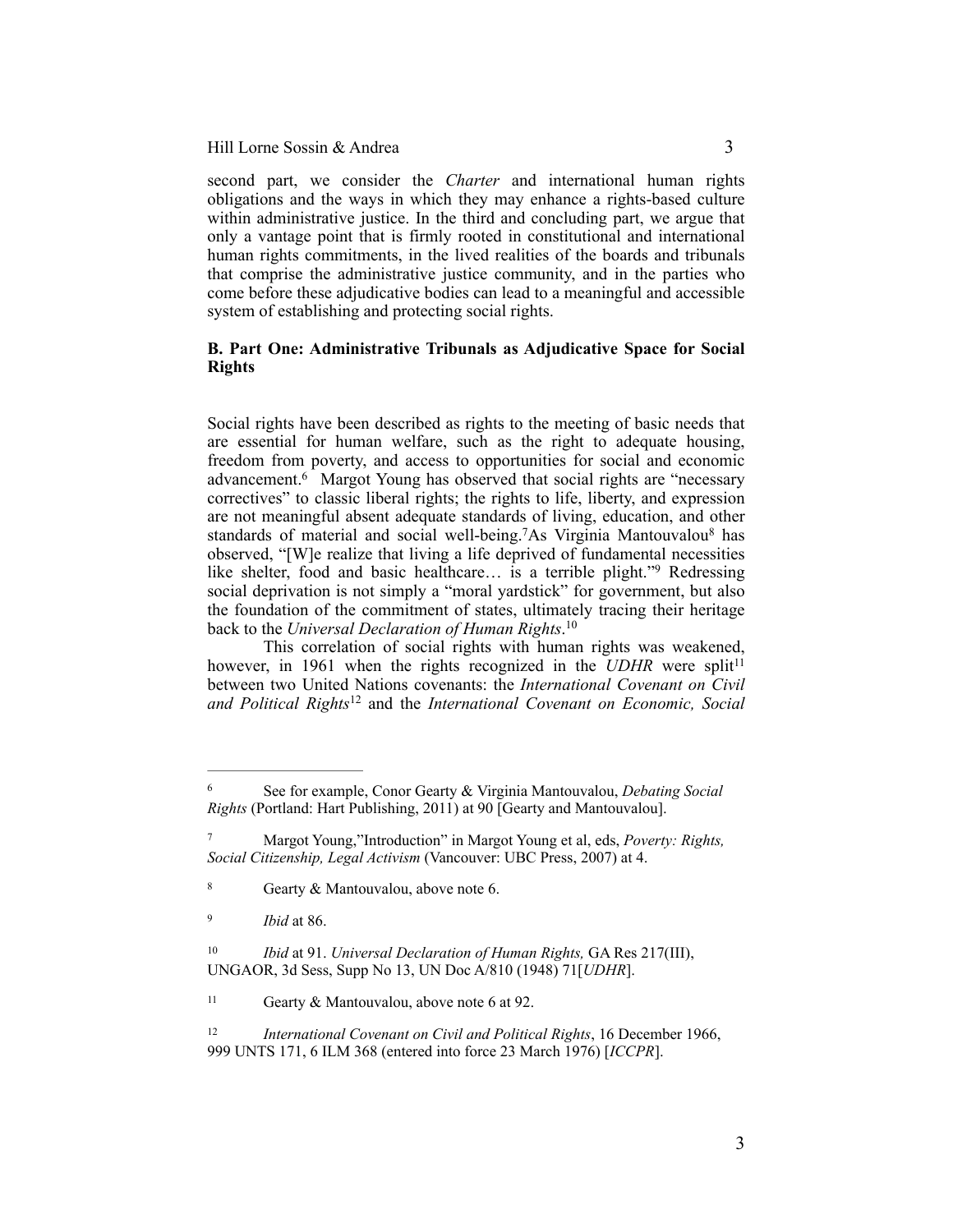*and Cultural Rights*.<sup>13</sup> Many civil and political rights, such as freedom of religion and the prohibition of torture, were incorporated into the former and a number of positive material entitlements, including social rights, were addressed by the latter.<sup>14</sup> The *ICESCR*, which was ratified by Canada in  $1976$ ,  $15$  recognizes a number of specific socially-oriented rights, including:

- The right to work, and to freely choose one's work $16$
- The right to just and favourable conditions of work $17$
- The right to social security, including social insurance<sup>18</sup>
- The right to the broadest possible support for families as they are established and as they grow<sup>19</sup>
- The right to an adequate standard of living, including adequate food, clothing, and housing $20$
- The right to the highest attainable standard of physical and mental health $2<sup>1</sup>$
- The right to education.<sup>22</sup>

The nature, content, and evolution of social rights in international and domestic law are discussed in greater detail elsewhere in this volume. The focus of social rights, however, includes not only direct legal challenges to deprivation and discrimination against those in need, but also challenges to government for failing to develop plans, policies, and infrastructure to address

*Ibid*. <sup>14</sup>

- $16$  *Ibid* art 6.
- *Ibid* art 7. <sup>17</sup>
- *Ibid* art 9. <sup>18</sup>
- 19 *Ibid* art 10.
- *Ibid* art 11. <sup>20</sup>
- $21$  *Ibid* art 12.
- *Ibid* art 13. <sup>22</sup>

*International Covenant on Economic, Social and Cultural Rights*, 16 13 December 1966, 993 UNTS 3, 6 ILM 368 (entered into force 3 January 1976) [*ICESCR*].

United Nations Treaty Collection, *International Covenant on Economic,* <sup>15</sup> *Social, and Cultural Rights*. *Ratifications and Reservations*, online: UNTS http:// treaties.un.org.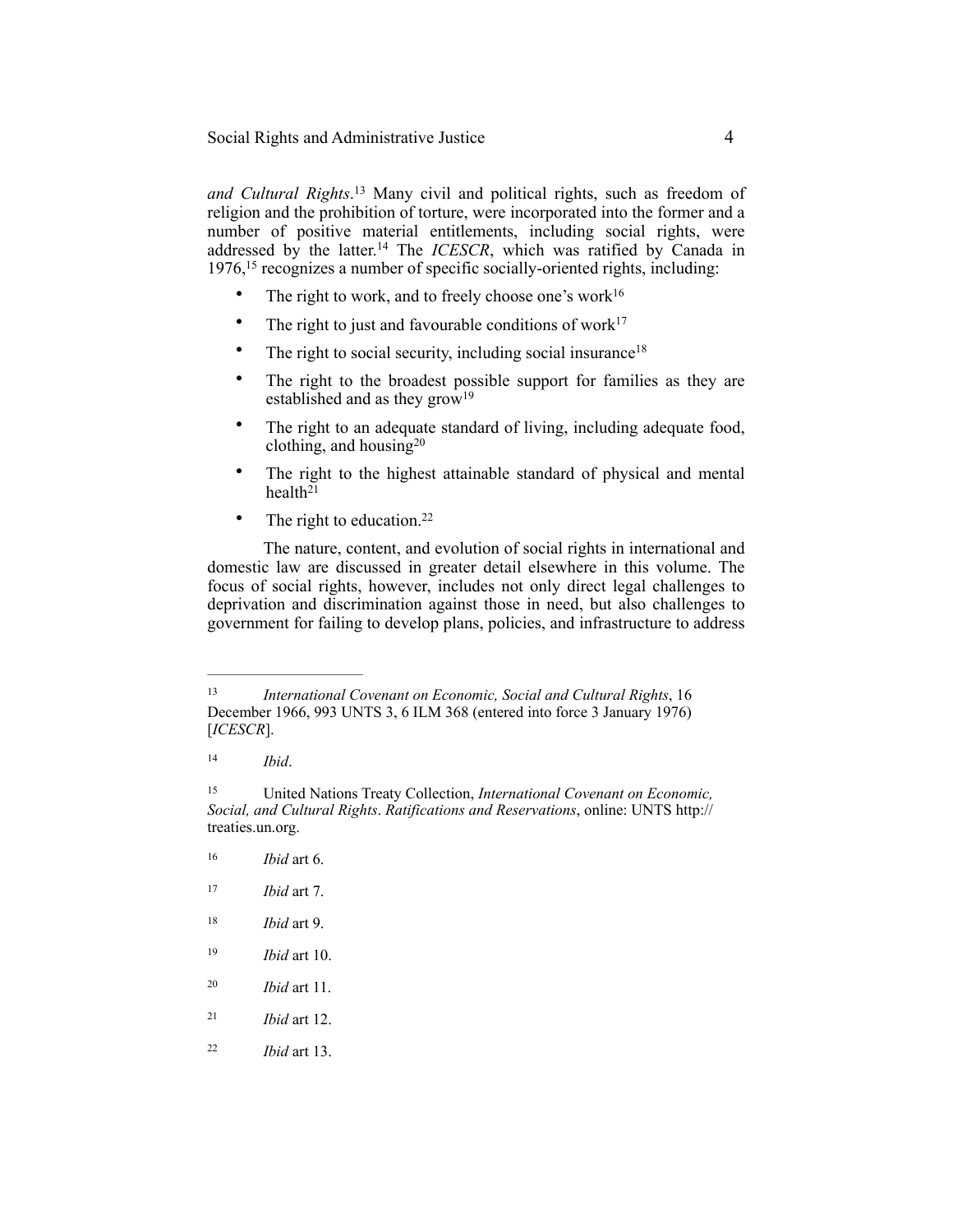such deprivation and discrimination. As Martha Jackman and Bruce Porter have argued,

> The new conception of rights creates the foundation for a more principled and strategic approach to rights-based policy development, bringing future-oriented, strategic aspects of policy and program development and planning, that were previously beyond the lens of human rights, squarely into an expanded human rights framework. A failure to adopt appropriate strategies and plans to realize rights to adequate housing or adequate income within a reasonable period of time can now be seen as actionable violations, subject to rights claims and to adjudication in the present.<sup>23</sup>

Patrick Macklem<sup>24</sup> has suggested that Canada's domestic implementation of its commitment to social rights and the *ICESCR* has occurred on two "planes": a legislative plane, where the government establishes and administers social policy programs associated with social rights, and a juridical plane, where courts implement social rights by interpreting statutory and constitutional provisions in light of Canada's international legal obligations.  $25$  In our view, while these areas deserve attention, the most meaningful activity in the field of social rights in Canada may happen neither in the legislature nor in the courts. Rather, it occurs in the sphere of administrative justice, where decisions are made and discretion is exercised. Too often this is a sphere of rights protection that is overlooked or discounted in the social rights literature. If the focus of social rights is shifting to the plans and policies of the state, then the scrutiny of the agencies, boards, and commissions of the state charged with implementing those plans and policies should be enhanced.

The dilemma in the context of administrative justice is that adjudicators do not have inherent jurisdiction or authority (in contrast to the judiciary); rather, they derive all of their powers from statutory or other delegated authority. In other words, if administrative adjudicators are to interpret and implement social rights, they must be given a mandate to do so in their governing statute. This mandate is sometimes clear, as in the case of human rights tribunals, immigration and refugee boards, or labour boards, but other times may be oblique. An energy board regulator or import and trade tribunal member may not at first glance be understood as presiding over dispute resolution involving social rights, but a rights-based approach to their jurisdiction may have profound consequences for vulnerable communities.

<sup>23</sup> Martha Jackman & Bruce Porter "International Human Rights and Strategies to Address Homelessness and Poverty in Canada: Making the Connection" at 5, online: CURA [http://socialrightscura.ca](http://socialrightscura.ca/) [Jackman & Porter, "Making the Connection"].

Patrick Macklem, "Social Rights in Canada" in Daphne Barak-Erez & Aeyal 24 M Gross, eds, *Exploring Social Rights* (Portland: Hart Publishing, 2007).

*Ibid* at 213-14. <sup>25</sup>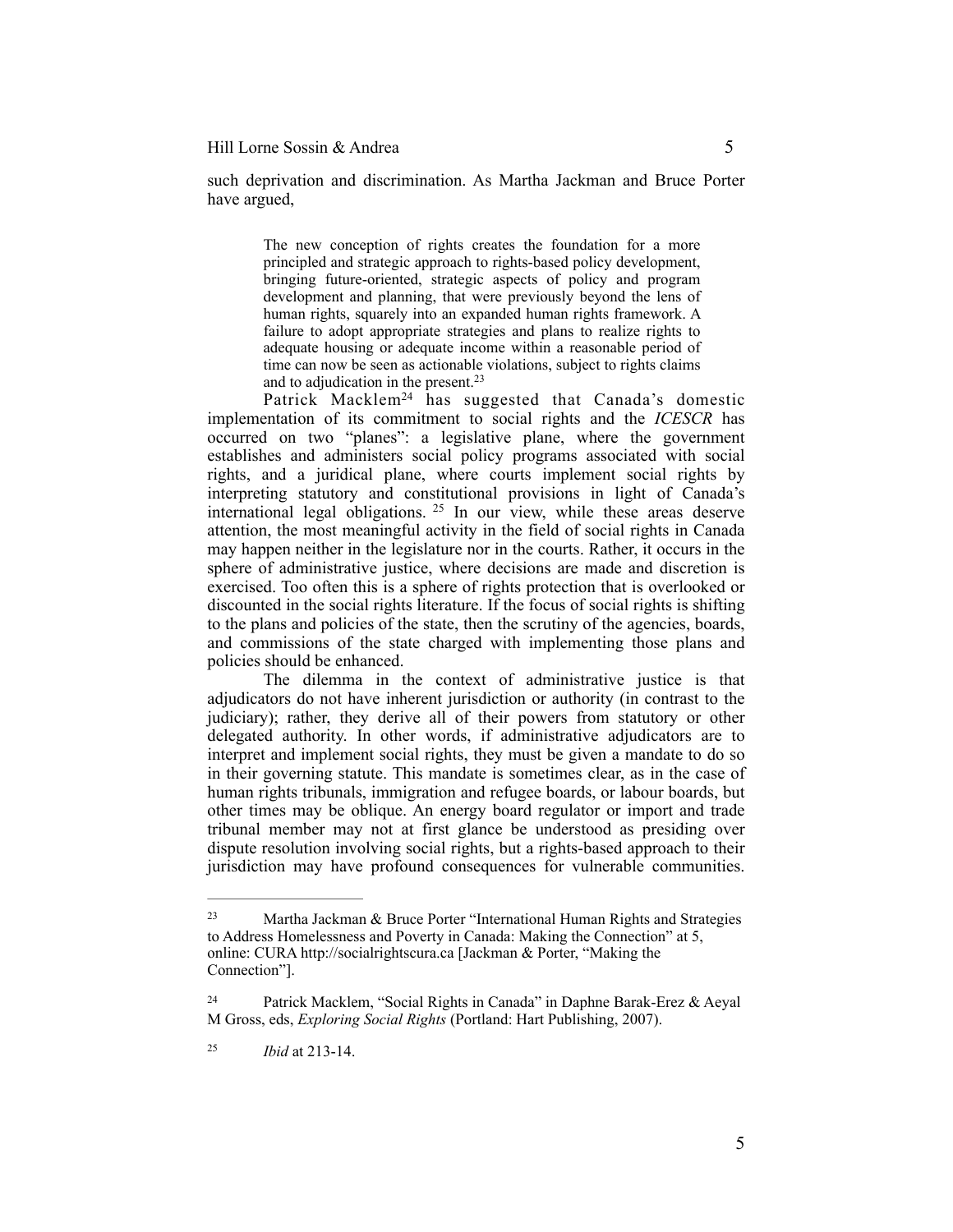Therefore, there is a crucial role for advocacy organizations and activists to also focus on administrative justice.

Bruce Porter proposes understanding and evaluating access to justice in relation to access to adjudicative forums and engagement with decisionmakers, even where there is little prospect of success.<sup>26</sup> He illustrates this proposal by reference to a Poor People's Conference held in Ottawa in October of 1993, during which "claims to adjudicative space for social rights in Canada were… affirmed as victories, although neither legal remedies nor policy changes had been obtained."27

Many of those seeking to advance social rights recognize the potential paradigm shift simply in approaching administrative justice from a rightsbased perspective. For example, the Income Security Advocacy Clinic (ISAC) has litigated dozens of "special diet" cases before the Ontario Human Rights Tribunal, claiming that the province of Ontario systemically underfunds or fails to fund certain medical conditions in this program.<sup>28</sup> By so doing, ISAC is transforming a benefit funding discourse based on scarce resources into a rights-based discourse based on minimum guarantees of equality and fairness.

If we think about the "adjudicative spaces" most relevant to people in need, tribunals matter far more than courts. For example, in 2009 and 2010, the Landlord-Tenant Board of Ontario alone received a total of 78,072 applications and resolved  $82,464$  applications.<sup>29</sup> By contrast, the Ontario Small Claims Court, historically referred to as the "people's court" as it promotes broad public access to justice by providing a simple and costeffective forum for dispute resolution,  $30$  saw  $64,254$  small claims proceedings during the same period across all ninety provincial locations.<sup>31</sup> While the courts rarely hear social rights cases involving people in need, courts have been instrumental in broadening the jurisdiction of tribunals to do so. In *Tranchemontagne*, the Supreme Court of Canada expanded the jurisdiction of administrative tribunals to encompass consideration of the *Human Rights* 

Bruce Porter, "Claiming Adjudicative Space: Social Rights, Equality, and 26 Citizenship" in Margot Young et al, eds, *Poverty: Rights, Social Citizenship, Legal Activism* (Vancouver: UBC Press, 2007) at 77.

*Ibid*. <sup>27</sup>

See Income Security Advocacy Center, "Current Legal Challenges", online: 28 ISAC [www.incomesecurity.org](http://www.incomesecurity.org).

Government of Ontario, Landlord and Tenant Board, *Annual Report* <sup>29</sup> *2009-2010* at 20 (2010) online: Landlord Tenant Board www.ltb.gov.on.ca.

<sup>&</sup>lt;sup>30</sup> Ontario Superior Court of Justice, *Report 2008-2010. 20<sup>th</sup> Anniversary Edition* at 15, online: Ontariocourts www.ontariocourts.on.ca.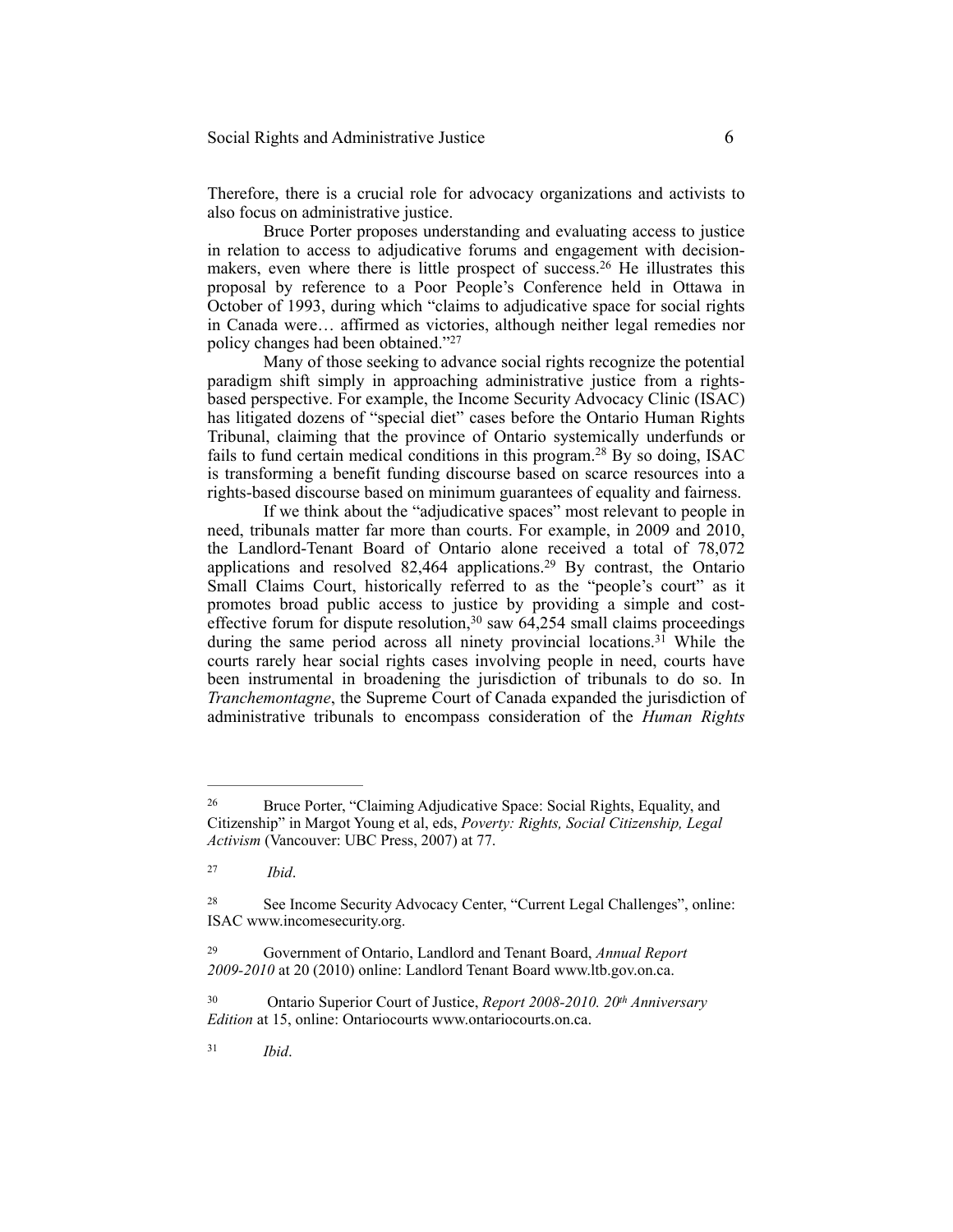$Code<sup>32</sup>$  in the course of its determinations regarding eligibility for disability support. In other words, it is not simply the Human Rights Tribunal with jurisdiction over rights cases. Rather, these cases now may be brought in any tribunal whose legislation has not expressly precluded such cases.

Chief Justice McLachlin seemed to anticipate this state of affairs more than a decade ago when she wrote in dissent in *Cooper v Canada*,<sup>33</sup> a case which, like *Tranchemontagne*, probed the extent to which tribunals had jurisdiction to consider the constitutionality of their enabling legislation. The majority in *Cooper* held that a human rights commission lacked the authority to decide *Charter* questions because its purpose and structure were not aligned with the adjudication of *Charter* rights. Chief Justice McLachlin's dissent in *Cooper* included the following memorable reference to the "holy grail" which has underscored the debate about how vulnerable parties gain access to legal processes through which to assert their rights:

> The Charter is not some holy grail which only judicial initiates of the superior courts may touch. The Charter belongs to the people. All law and law-makers that touch the people must conform to it. Tribunals and commissions charged with deciding legal issues are no exception. Many more citizens have their rights determined by these tribunals than by the courts. If the Charter is to be meaningful to ordinary people, then it must find its expression in the decisions of these tribunals.34

This passage was later adopted by a majority in *Martin* where the Court reversed *Cooper* and confirmed that tribunals that have the power to decide any question of law will presumptively have the power to hear and adjudicate the *Charter*. 35

In *Conway*,<sup>36</sup> the Supreme Court extended administrative jurisdiction even further by establishing that tribunals that are competent to decide questions of law also have jurisdiction not only to consider *Charter* issues, but also to grant Charter remedies to the extent those remedies are consistent with their enabling legislation. Tribunals can therefore be understood as adjudicative spaces that enjoy both full access to the *Charter* and a broad capacity for public engagement. While opening up tribunals for claimants seeking to advance human rights and *Charter* rights appears at first glance as a victory for proponents of social rights, it may be a hollow victory (at best) so long as government can circumscribe the jurisdiction and curtail the

<sup>32</sup> RSO 1990, c H.19.

*Cooper v Canada (Human Rights Commission),* [1996] 3 SCR 854 [*Cooper*]. <sup>33</sup>

*Ibid* at para 70. <sup>34</sup>

<sup>&</sup>lt;sup>35</sup> *Martin* above note 3.

*Conway* above note 5. <sup>36</sup>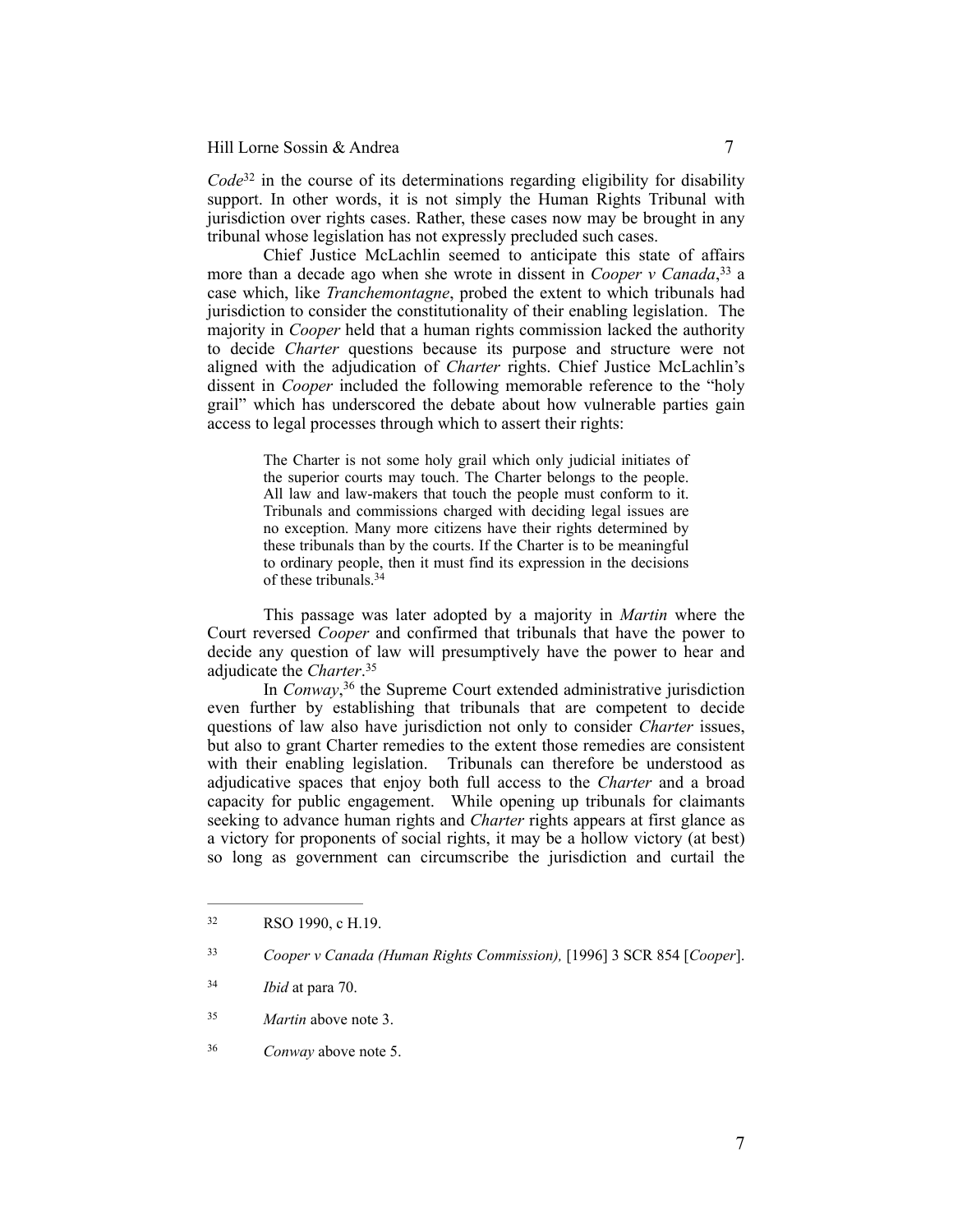### Social Rights and Administrative Justice 8

resources available in such settings. We return to this concern in the third part of this paper.

Tribunals have not only been accorded jurisdiction to adjudicate and apply rights, but also have been made subject to those rights as decisionmakers who form part of the executive branch of government. As we explore in the next section, a promising (if not always clear) line of jurisprudence has evolved which elaborates on the constraints applicable to such bodies based on the *Charter* and international human rights obligations.

## **C. Part Two: Tribunal Discretion, the** *Charter* **and International Human Rights Norms**

To the extent parties seek to assert social rights in the context of administrative justice, one of two kinds of decisions will follow. The first kind is where the statutory jurisdiction of the board or tribunal dictates a result. If the criteria are met, then eligibility for the benefit will follow and if it is not, then the benefit cannot be granted. Most rights, however, depend on the second kind of decision—the exercise of administrative discretion—where either a positive or negative outcome is possible and the decision-maker must apply a set of principles to the circumstances and determine the appropriate outcome. This is particularly relevant in the administrative justice context where tribunals, boards, and other decision-makers usually have discretion to fashion a remedy appropriate for the circumstances.

The exercise of discretion is subject to administrative law guarantees of procedural fairness and substantive reasonableness. For example, in *Baker*   $v \text{ } C$ *anada*,<sup>37</sup> the Supreme Court of Canada found that an immigration officer's decision that a woman did not have humanitarian and compassionate grounds to exempt her from deportation notwithstanding that she had four Canadianborn children, was an unfair exercise of discretion (since the reasons offered by the decision-maker disclosed a reasonable apprehension of bias), as well as unreasonable (since the decision-maker ignored the Ministry's own guidelines, the applicable international human rights norms, and the relevant criterion of the best interests of the children affected by the decision). Beyond the common law requirements that administrative decision-makers, whether immigration officers, tribunals, or boards, act fairly and reasonably, those decision-makers, when exercising discretion, are also subject to the *Charter*. In this sense, even highly adjudicative tribunals are distinct from courts, whose exercises of judicial discretion are not subject to the *Charter*. 38

In the early days of *Charter* jurisprudence, the Supreme Court explored the possibility of reconciling *Charter* and administrative law

<sup>38</sup> RWDSU v Dolphin Delivery Ltd, [1986] 2 SCR 573.

*Baker v Canada (Minister of Citizenship and Immigration),* [1999] 2 SCR 37 817 [*Baker*].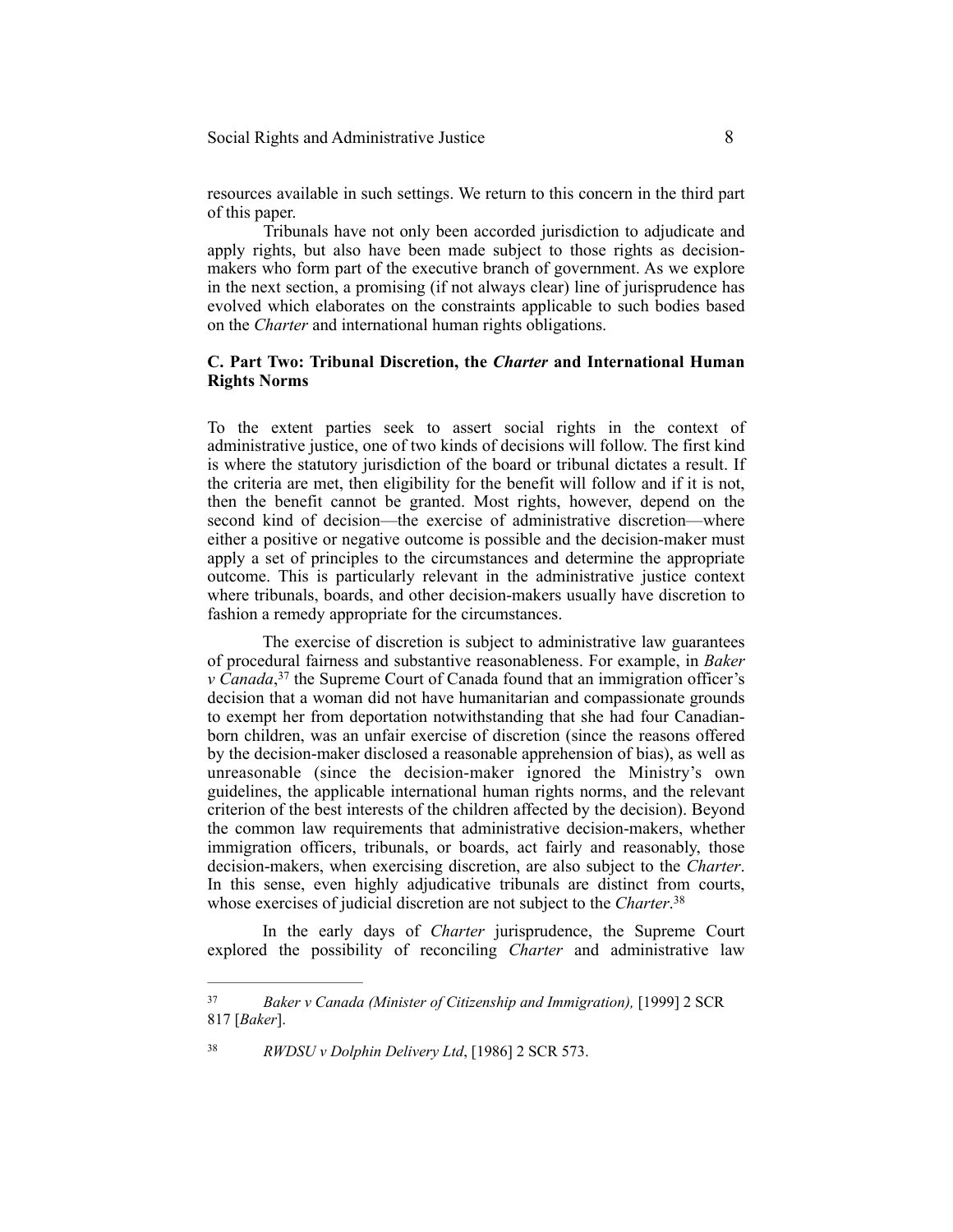principles.<sup>39</sup> The *Charter* may justify intervention in administrative decisions in several different circumstances involving different degrees of discretion.<sup>40</sup> First, a law granting discretion may be unconstitutional by its very terms. For example, a law authorizing a tribunal to grant a benefit to a defined group creates a discretion which, by its very terms, might violate section15 of the *Charter* if it necessarily excludes another group from the benefit based on race, religion or one of the other enumerated or analogous grounds. For example, in *M v H* a provision of Ontario's *Family Law Act* was held to be discriminatory since it granted courts the discretion to award spousal support only to heterosexual spouses and not to same-sex couples.<sup>41</sup>

The second circumstance involves a law that grants discretion to a tribunal that is not unconstitutional on its face, but such that it might nevertheless be applied in an unconstitutional manner. For example, in *Eldridge v British Columbia (AG)*, a law authorizing the British Columbia Medical Services Commission to fund certain health services was found not to violate the *Charter*, but the exercise of discretion by that Commission deciding not to fund interpreters for deaf patients was found to be unconstitutional.<sup>42</sup> Similarly, in *PHS Community Services Society*,<sup>43</sup> a federal minister's discretion not to provide a statutory exemption to a safe injection site that satisfied all of the factual criteria was held to violate the *Charter*. The Court held, "The discretion vested in the Minister of Health is not absolute: as with all exercises of discretion, the Minister's decisions must conform to the Charter."44

In the third circumstance, a law granting wide discretionary authority without sufficient guidance as to its application or without safeguards against arbitrary conduct might violate the procedural component of section 7 of the

See especially *Slaight Communications Inc v Davidson*, [1989] 1 SCR 1038 <sup>39</sup> [*Slaight*]; *Ross v New Brunswick School District No 15*, [1996] 1 SCR 825 [*Ross*]. Portions of this analysis are drawn from Lorne Sossin, "Discretion Unbound: Reconciling the *Charter* and Soft Law" (2003) 45 Canadian Public Administration 465. Portions of the analysis to follow are drawn from Susan Gratton & Lorne Sossin, "In Search of Coherence: The Charter and Administrative Law under the McLachlin Court" in David Wright & Adam Dodek, eds, *Public Law at the McLachlin Court: The First Decade* (Toronto: Irwin Law, 2011) 145.

<sup>&</sup>lt;sup>40</sup> In most cases, the grounds for a *Charter* challenge in administrative discretion cases are based on violations of sections 2, 7, or 15 but the unconstitutional exercise of discretion might also be located elsewhere under the *Charter*.

<sup>41</sup>  $M v H$ , [1999] 2 SCR 3.

<sup>&</sup>lt;sup>42</sup> *Eldridge v British Columbia (AG)*, [1997] 3 SCR 624.

<sup>&</sup>lt;sup>43</sup> *Canada (AG) v PHS Community Services Society*, 2011 SCC 44.

*Ibid* at para 117. <sup>44</sup>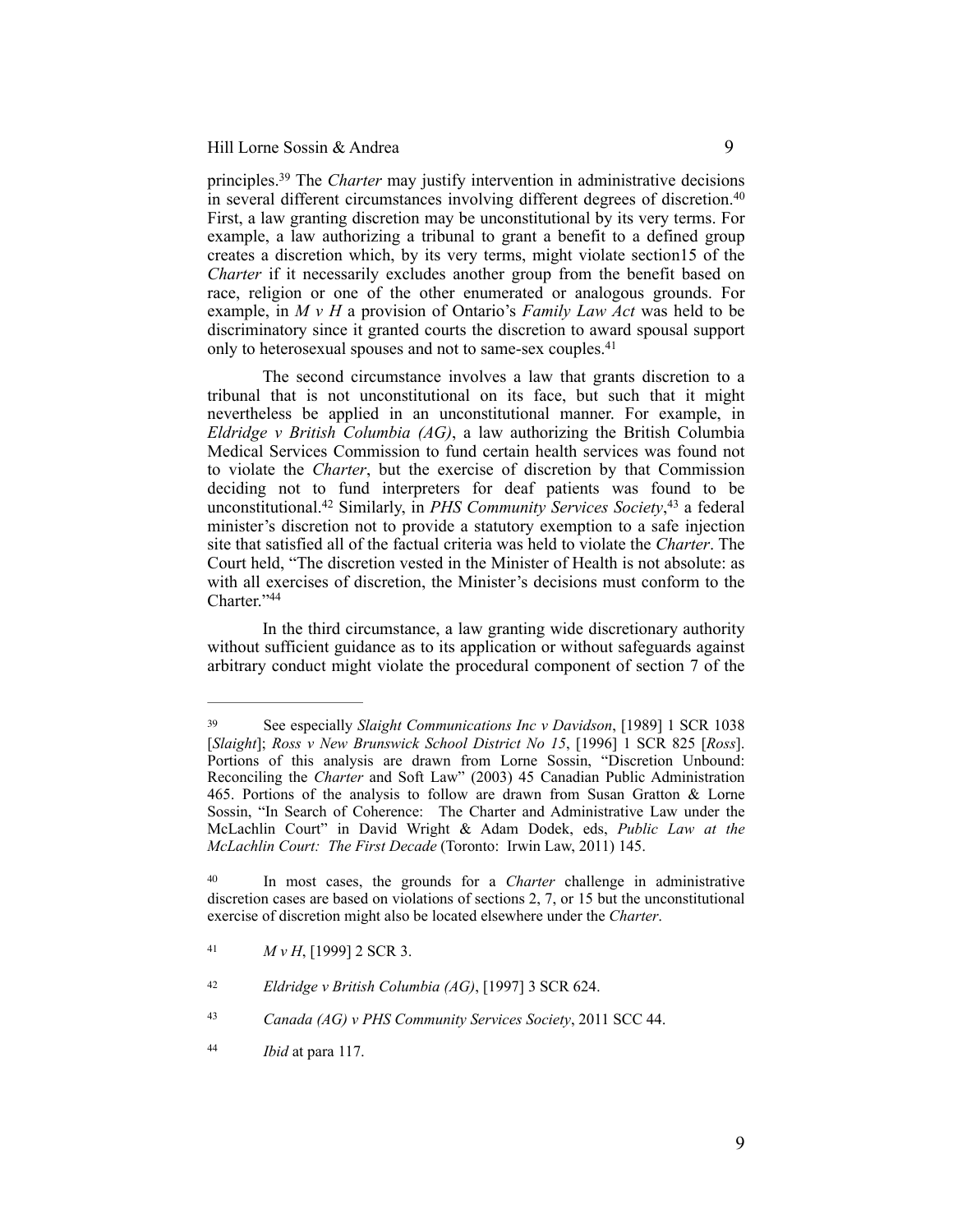*Charter*. This basis for challenging discretion was relied upon by the majority of the Supreme Court in *R v Morgantaler*.<sup>45</sup> In *Morgentaler*, the impugned provision was a law prohibiting abortion unless a physician determined that the life or health of a woman was endangered. The procedures that therapeutic abortion committees established in hospitals to decide whether this threshold was met in individual cases were found by the majority to lack coherence, predictability, and fairness.

Fourth, a law granting a discretion that is too vague to provide sufficient notice to those who might infringe it might violate the substantive component of section  $7.46$  For example in  $\overline{R}$  v Morales, the Court held that a provision granting pre-trial detention where it was justified in "the public interest" was unconstitutionally vague.<sup>47</sup> The Supreme Court's first detailed examination of the relationship between the *Charter* and administrative discretion was in *Slaight*.<sup>48</sup> At issue in that case was a remedial discretion in the federal *Labour Code* that allowed adjudicators to resolve grievances under collective agreements.<sup>49</sup> The grievance in *Slaight* concerned an allegation of wrongful dismissal. The adjudicator found that the dismissal had been wrongful and ordered the company, first, to provide the employee with a factual reference and, second, to refrain from expressing any other views about the employee. Chief Justice Dickson for the majority chose to conduct a *Charter* analysis and held that neither aspect of the adjudicator's order violated the *Charter*. Justice Lamer dissented in part and would have resolved the dispute on administrative law grounds. However, Lamer J wrote for the Court on the issue of the proper approach to discretionary decision-making under the *Charter*. He identified two kinds of discretion, each of which led to different remedies under the *Charter*:

<sup>48</sup> Slaight above note 39. See June Ross, "Applying the Charter to Discretionary Authority" (1991) 29:2 Alta L Rev 382 (on the significance of *Slaight*).

*R v Morgentaler*, [1988] 1 SCR 30. <sup>45</sup>

See generally *R v Nova Scotia Pharmaceutical Society*, [1992] 2 SCR 606. <sup>46</sup>

*R v Morales*, [1992] 3 SCR 711. <sup>47</sup>

<sup>&</sup>lt;sup>49</sup> *Canada Labour Code*, RSC 1970, c L1, as amended by SC 197778, c 27, ss 21, 61.5(9) ("[w]here an adjudicator decides pursuant to subsection (8) that a person has been unjustly dismissed, he may, by order, require the employer who dismissed him to (a) pay the person compensation not exceeding the amount of money that is equivalent to the remuneration that would, but for the dismissal, have been paid by the employer to the person; (b) reinstate the person in his employ; and (c) do any other like thing that it is equitable to require the employer to do in order to remedy or counteract any consequence of the dismissal").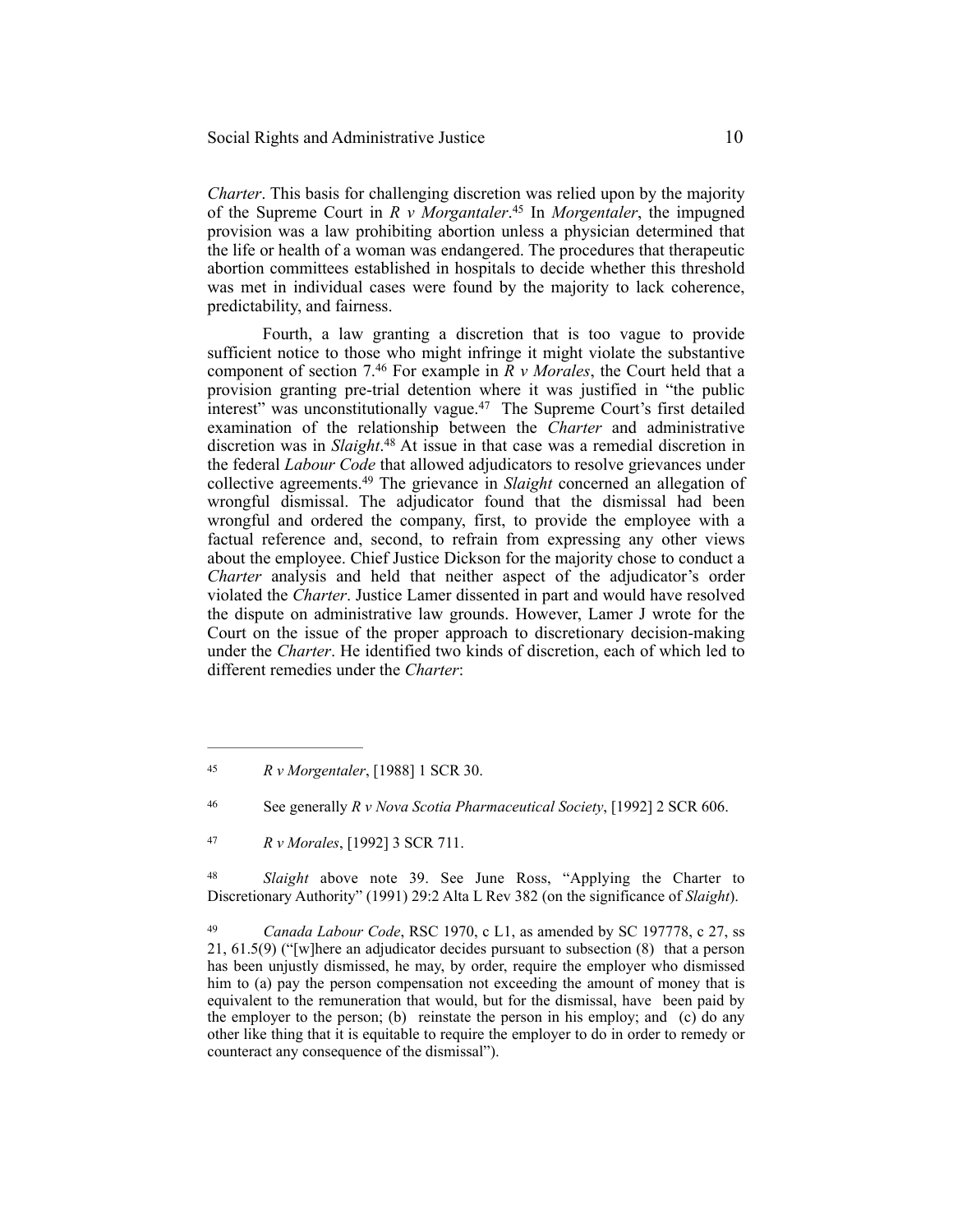The exercise of discretion was made pursuant to legislation which confers, either expressly or by necessary implication, the power to infringe a protected *Charter* right.

--It is then necessary to subject the legislation to the test set out in s. 1 by ascertaining whether it constitutes a reasonable limit that can be demonstrably justified in a free and democratic society.

2. The legislation pursuant to which the exercise of administrative discretion was made confers an imprecise discretion and does not confer, either expressly or by necessary implication, the power to limit the rights guaranteed by the *Charter*.

--It is then necessary to subject the order made to the test set out in s. 1 by ascertaining whether it constitutes a reasonable limit that can be demonstrably justified in a free and democratic society; ... <sup>50</sup>

In the circumstances of *Slaight*, the Court found that the *Code* did not require expressly, or by necessary implication, that a *Charter* right be infringed, since the arbitrator could have remedied the wrongful dismissal through other means; and therefore the *Code* created an imprecise discretion that permitted a *Charter* right to be limited. Thus, it was the order, and not the legislation that was subjected to *Charter* scrutiny.51

The central holding of *Slaight* was that no public official could be authorized by a statute to breach the *Charter* and, therefore, all discretionary authority had to be read down to authorize only decision-making which is consistent with *Charter* rights and guarantees. Lamer J explained this reasoning in the following terms:

> Although this court must not add anything to legislation or delete anything from it, in order to make it consistent with the Charter, there is no doubt in my mind that it should also not interpret legislation that is open to more than one interpretation so as to make it inconsistent with the Charter and hence of no force or effect. Legislation conferring an imprecise discretion must therefore be interpreted as not allowing the Charter rights to be infringed. Accordingly, an adjudicator exercising delegated powers does not have the power to make an order that would result in an

*Slaight*, above note 39 at 1080. <sup>50</sup>

<sup>&</sup>lt;sup>51</sup> The majority found that, while both the positive and the negative order violated the freedom of expression under section 2(b) of the *Charter*, each was a reasonable limit under section 1 and therefore the orders were upheld.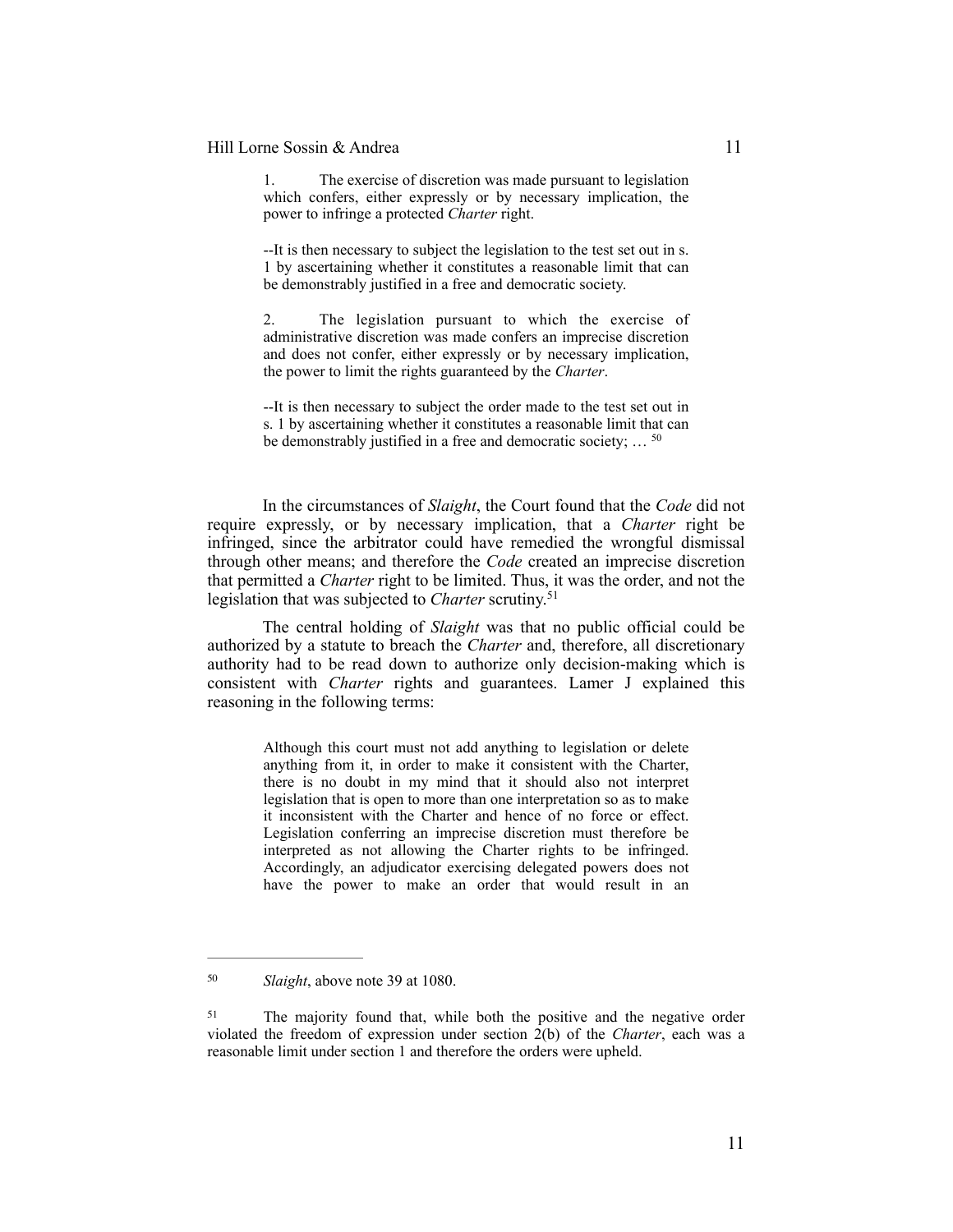infringement of the Charter and he exceeds his jurisdiction if he does so.52

Thus, discretionary authority always comes with an implied condition, which is that it be exercised in a manner consistent with all applicable *Charter* rights. The principle in *Slaight* was applied in subsequent cases<sup>53</sup> where the Court highlighted the overlapping nature of the *Charter* and administrative law analysis, observing that it was difficult to conceive of a case that a court would conclude was unconstitutional where it would not also conclude that it was unreasonable.

The Court confronted the dilemma of administrative discretion again in the context of *Little Sisters Books and Art Emporium v Canada (Minister of Justice*).<sup>54</sup> At issue was the discretionary authority of customs officials to seize imported goods that met the obscenity test under section 163 of the *Criminal Code*. Justice Binnie, writing for the majority, characterized the administration of the *Customs Act* by customs officers as oppressive and dismissive of the appellants' freedom of expression. He concluded that the effect—whether intended or not—was to isolate and disparage the appellants on the basis of their sexual orientation.

The Court also held that, although the exercise of discretion by customs officers violated the *Charter*, the *Customs Act* provision authorizing this conduct did not. Following the *Slaight* approach, the majority of the Court characterized the discretion contained in the customs legislation as capable of being applied in a fashion consistent with the *Charter*. Therefore, the majority saw no basis to strike down the authority of customs officials to seize material on the grounds of obscenity.<sup>55</sup>

Sometimes, the Court may apply a *Charter* and administrative law analysis to the same exercise of discretion. *Suresh v Canada*<sup>56</sup>, for example, dealt with the discretionary authority of the Minister to deport refugees in

 See *Ross* above note 39 and *Eaton v Brant County Board of Education*, 53 [1997] 1 SCR 241.

2000 SCC 69 [*Little Sisters*]. <sup>54</sup>

 See *ibid* at para 204 (Justice Iacobucci, writing for himself and two other 55 members of the Court, dissented on this point. He held that the legislation itself was unconstitutional since it did not contain sufficient safeguards against unconstitutional enforcement. For the minority, simply trusting the customs bureaucracy to improve its administration of the *Act* was not enough, and they would have imposed a different decision-making structure to remedy the *Charter* breach).

*Suresh v Canada (Minister of Citizenship and Immigration)*, 2002 SCC 1 [*Suresh*].

*Slaight*, above note 39 at 107778. <sup>52</sup>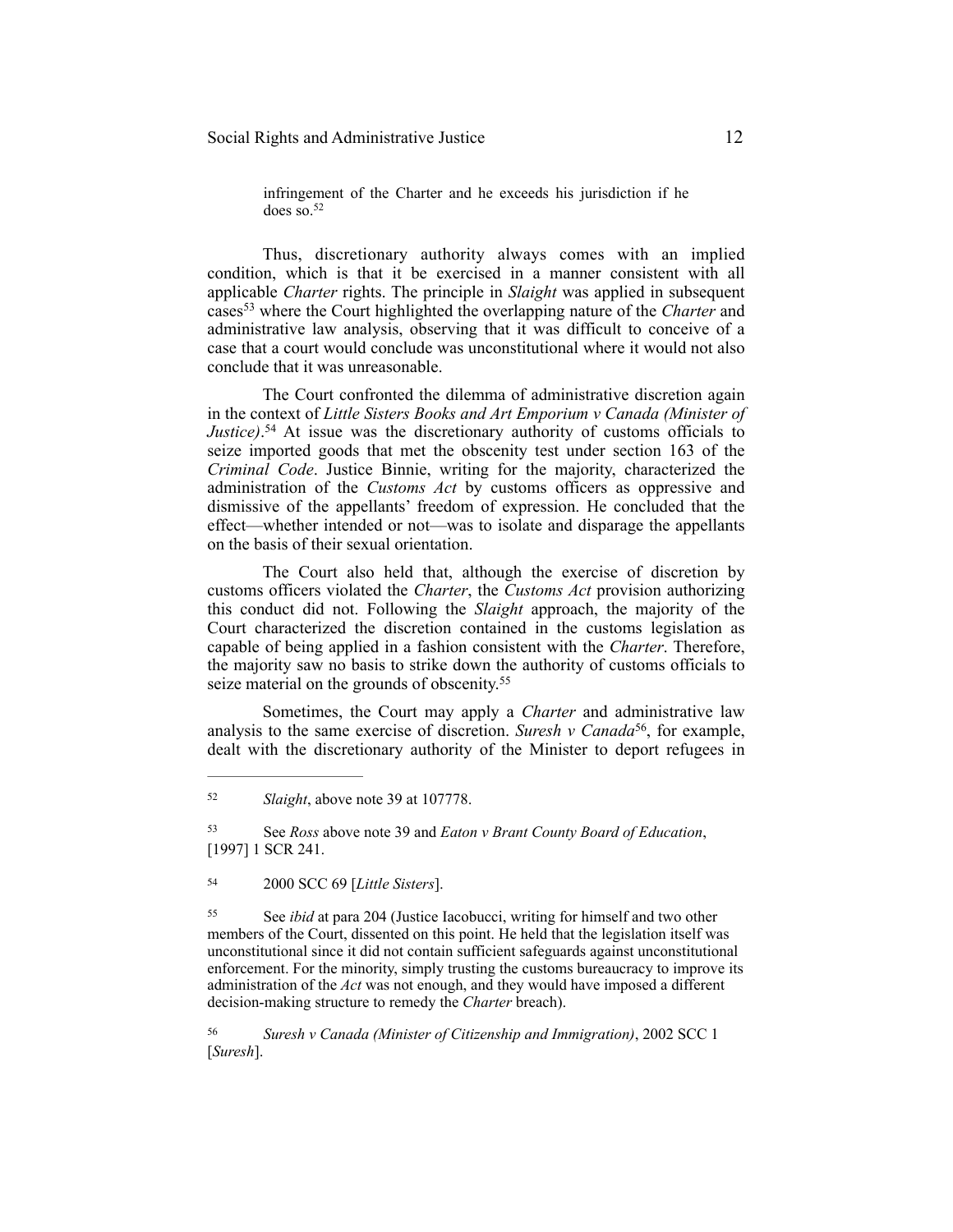circumstances where they faced the possibility of torture.<sup>57</sup> Suresh challenged the Minister's deportation order on both *Charter* and administrative law grounds. A unanimous Court conducted both a *Charter* review of the enabling provision and an administrative review of the Minister's decision pursuant to that provision, eventually determining that the process by which Suresh was ordered deported violated his *Charter* rights.

With its decision in *Multani v Commission scolaire Marguerite-Bourgeoys*<sup>58</sup>, the Court made its first effort to develop a more comprehensive approach to the dilemma of whether a *Charter* or administrative law analysis should apply to administrative action. *Multani* involved the discretionary decision of a school board to prohibit a Sikh student from wearing his kirpan, a ceremonial dagger, to school. The student and his family challenged the decision as an infringement of his freedom of religion. The Supreme Court was unanimous in allowing the challenge and striking down the board's decision but it split six to two on whether a *Charter* or administrative law analysis should be applied in reaching this result.

Madame Justice Charron, for the majority, adopted a *Charter* analysis, since the central issue in the case was whether or not the board's decision complied with the requirements of the *Charter*.<sup>59</sup> In contrast, Deschamps and Abella JJ for the minority argued that an administrative law analysis should be conducted instead of a *Charter* analysis, because the instrument being assessed by the Court was an administrative decision rather than a "norm of general application" such as "a law, regulation, or other similar rule of general application."<sup>60</sup>

The majority defined the role of administrative law solely in terms of jurisdiction and warned against allowing the fundamental values protected by the *Charter* to be dissolved into mere administrative law principles.<sup>61</sup> The

<sup>61</sup> *Ibid* at para 16.

<sup>&</sup>lt;sup>57</sup> *Ibid* (paragraph 53(1)(b) of the *Immigration Act* gave the Minister limited discretion to deport where: the refugee's "life or freedom would be threatened" if he or she were returned to his or her country and the Minister's belief that the refugee constituted "a danger to the security of Canada" (at para 24)).

 <sup>2006</sup> SCC 6 [*Multani*] <sup>58</sup>

<sup>&</sup>lt;sup>59</sup> *Ibid* at para 2 (the majority (Charron, McLachlin CJ, Bastarache, Binnie and Fish JJ) held that the board's decision infringed the student's freedom of religion under section 2(a) of the *Charter* and that the infringement could not be justified under section 1. Justice LeBel wrote a separate opinion agreeing with the majority that a *Charter* analysis was appropriate but proposing that the section 1 analysis should be modified in cases involving administrative discretion, at paras 140-55).

<sup>&</sup>lt;sup>60</sup> *Ibid* at paras 103 and 85 (the minority would have reviewed the board's decision on a standard of reasonableness and would have concluded that the decision was unreasonable in disregarding the student's freedom of religion).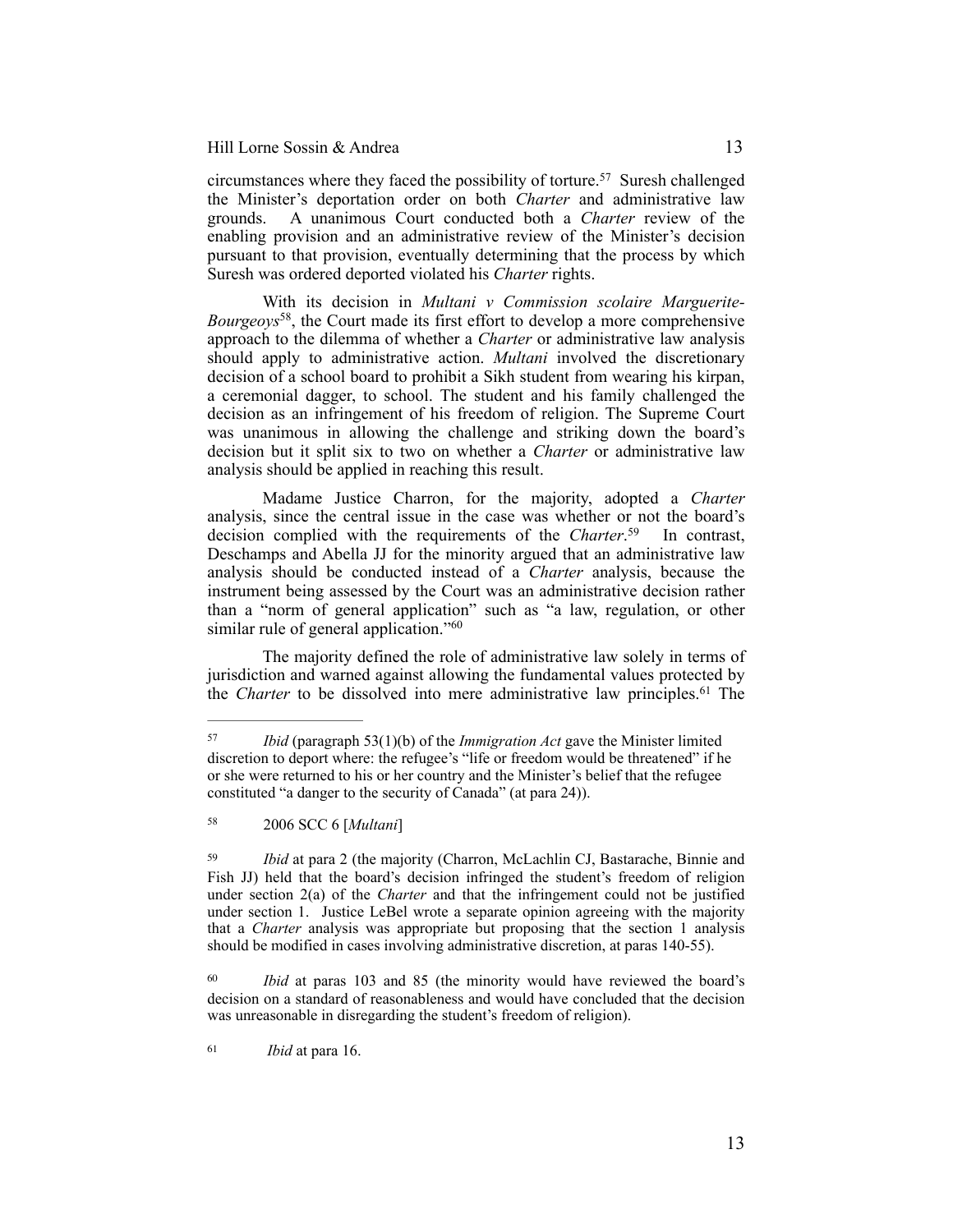majority position appears either to be unaware of or to discount the significant substantive role of administrative law in supervising the exercise of discretion and the exercise of public authority more broadly. It is difficult to reconcile the *Multani* majority's thin and one-dimensional view of administrative law with the robust view of administrative law animating earlier Supreme Court judgments, such as *Baker*.

The Court returned to this issue in an attempt to reconcile *Charter* and administrative law principles in *Doré v Barreau du Québec*.<sup>62</sup> In that case, the Court reviewed the decision of a provincial law society that imposed a disciplinary penalty on a lawyer for inappropriate criticism of a judge. The Court of Appeal approached *Doré* as a *Charter* case, much like *Slaight*, but the Supreme Court took a different approach. Justice Abella, writing for the Court, adopts an administrative law analysis to the review of the Quebec Barreau's decision and asserts that there is nothing in such an approach inconsistent with strong *Charter* protections. This approach is set out in the following terms:

> The alternative is for the Court to embrace a richer conception of administrative law, under which discretion is exercised "in light of constitutional guarantees and the values they reflect" (*Multani*, at para. 152, per LeBel J.). Under this approach, it is unnecessary to retreat to a s. 1 *Oakes* analysis in order to protect *Charter* values. Rather, administrative decisions are always required to consider fundamental values.... These cases emphasize that administrative bodies are empowered, and indeed required, to consider *Charter* values within their scope of expertise. Integrating *Charter* values into the administrative approach, and recognizing the expertise of these decision-makers, opens "an institutional dialogue about the appropriate use and control of discretion, rather than the older command-and-control relationship" (Liston, at p. 100).<sup>63</sup>

While the Court's decision in *Doré* may have the potential to infuse *Charter* values throughout administrative justice and to develop a more "robust" approach to administrative law principles,  $64$  there remain important ambiguities. For example, while the onus clearly shifts from the claimant to the government in a *Charter* section 1 analysis, the onus always remains on the party challenging a decision on administrative law grounds. The real potential of *Doré* may lie less in the realm of administrative law theory and more in the day to day decision-making of administrative justice.

<sup>62 2012</sup> SCC 12.

*Ibid* at para 35. <sup>63</sup>

*Ibid* at para 34. <sup>64</sup>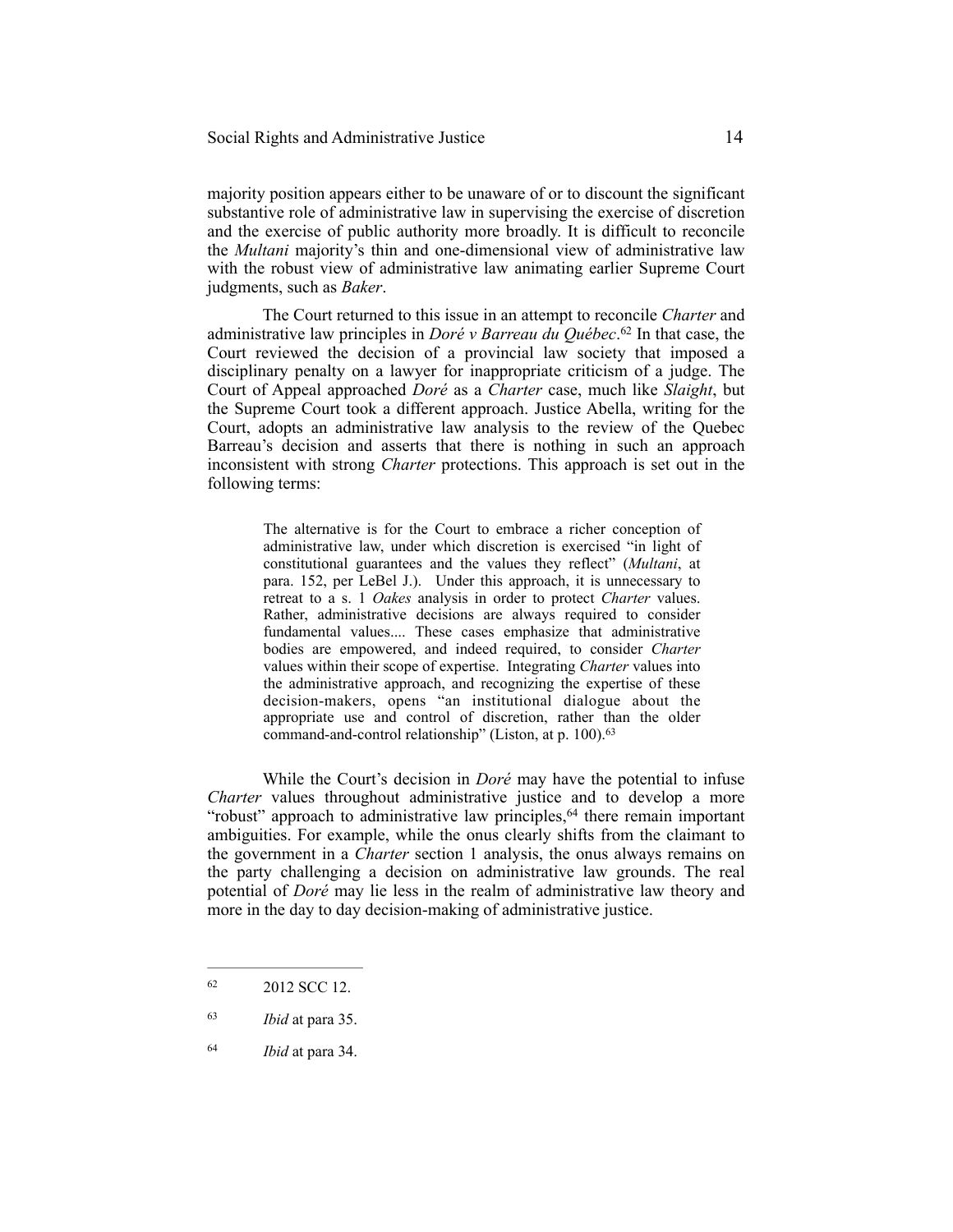If the principle that discretion should be exercised in a manner consistent with *Charter* values is incorporated into the guidelines, directives, and practices of tribunals, this could have a profound effect on the opportunity for these adjudicative spaces to advance social rights. By contrast, if such values turn out to be irrelevant in the everyday decision-making of such bodies, then the Court's rhetoric in *Doré* will suggest a rights orientated framework that is illusory.

#### **D. International Human Rights Norms**

While the constraints imposed by the *Charter* have been examined in the series of Supreme Court cases discussed above, the constraints imposed by international human rights instruments such as the *ICESCR* are far less clear. In *Baker*, the Court has affirmed that such instruments do not have the force of law unless enacted through a domestic statute, but has similarly suggested that such instruments ought not to be ignored (that case considered the application of the *Convention on the Rights of the Child*).<sup>65</sup> The Court held that international human rights norms from unimplemented treaties may be considered as persuasive and contextual factors in interpreting and applying statutory provisions.<sup>66</sup> The inconsistency between the Immigration Officer's exercise of discretion and the requirements of the Convention was cited as one of the grounds for quashing the decision as unreasonable.

Other common law jurisdictions have also considered the same dilemma. In *R v Secretary of State for the Home Department, ex parte Brind*<sup>67</sup>, the House of Lords held that while international agreements could be used as an aid in the construction of unambiguous statutes, they could not be used to fetter the exercise of discretionary powers granted to a Minister by statute. To do so would be to 'incorporate' the Convention through the back door. In *Brind*, the House of Lords held that administrative discretion could not be read down by reference to the demands of the unimplemented *European Convention on Human Rights*<sup>68</sup>. Lord Bridge of Harwich wrote:

> [W]here Parliament has conferred on the executive an administrative discretion without indicating the precise limits within which it must be exercised, to presume that it must be

<sup>&</sup>lt;sup>65</sup> Convention on the Rights of the Child, 20 November 1989, 1577 UNTS 3, 28 ILM 1456 (entered into force 2 September 1990) [*CRC*].

*Baker*, above note 37 at para 70. <sup>66</sup>

 <sup>[1991] 1</sup> AC 696 HL (Eng) [*Brind*]. <sup>67</sup>

*Convention for the Protection of Human Rights and Fundamental Freedoms*, 68 4 November 1950, ETS 5, 213 UNTS 221 (entered into force 3 September 1953).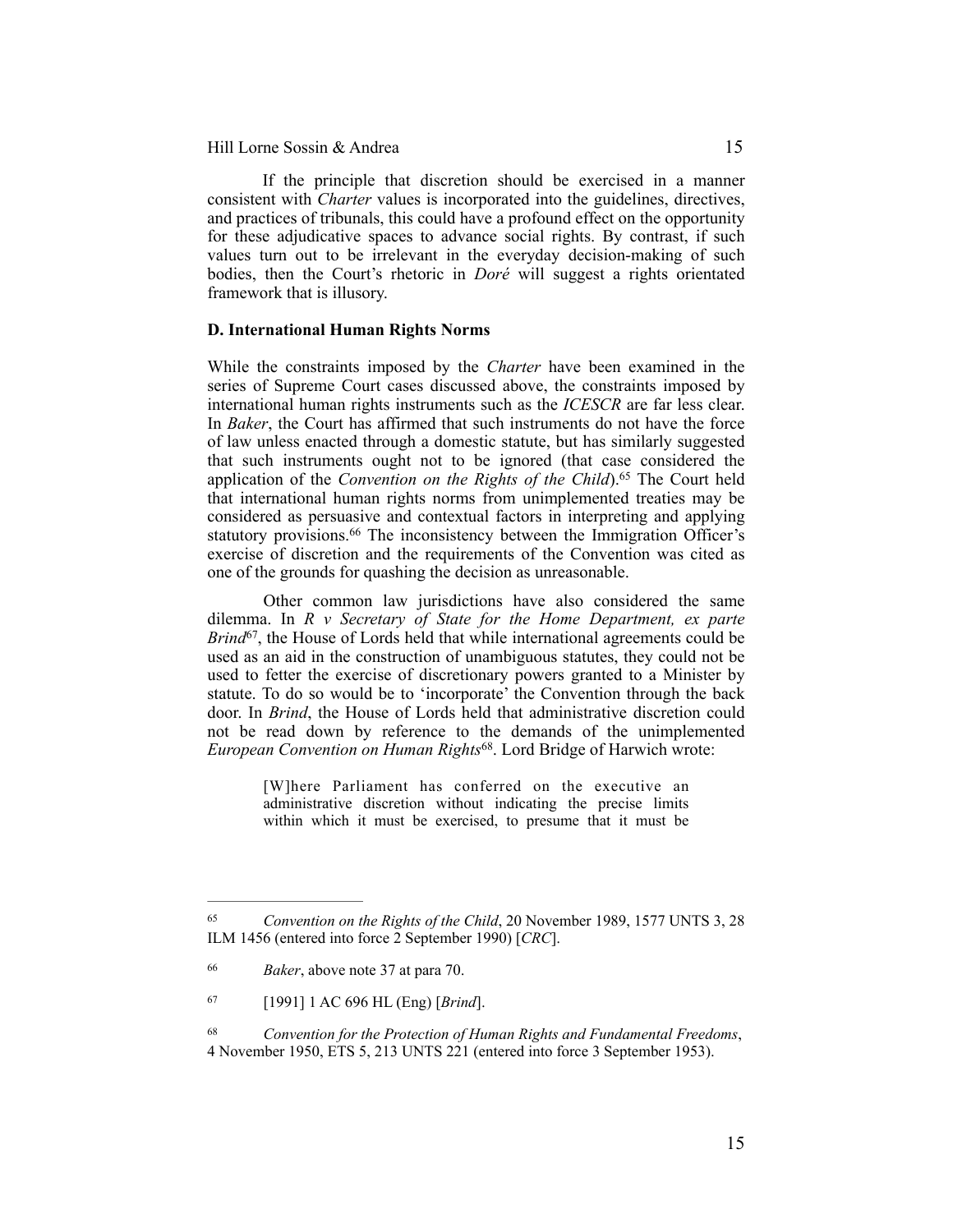exercised within Convention limits would be to go far beyond the resolution of an ambiguity.69

Similarly, in *Ashby*, Richardson J rejected arguments that the Minister's discretion could only be exercised in conformity with New Zealand's obligations under the Convention.<sup>70</sup> Rather, the Courts were bound to give effect to domestic legislation whether or not it was consistent with New Zealand's international obligations.<sup>71</sup>

The idea that the presumption of conformity should be extended to encompass administrative discretion received its most emphatic support from the Court in *Minister of State for Immigration and Ethnic Affairs v Ah Hin Teoh*, <sup>72</sup> where justices Mason and Deane stated that

> [R]atification by Australia of an international convention is not to be dismissed as a merely platitudinous or ineffectual act, particularly when the instrument evidences internationally accepted standards to be applied by courts and administrative authorities in dealing with basic human rights affecting family and children. Rather, ratification of a convention is a positive statement by the executive government of this country to the world and to the Australian people that the executive government and its agencies will act in accordance with the Convention. That positive statement is an adequate foundation for a legitimate expectation, absent statutory or executive indications to the contrary, that administrative decision-makers will act in conformity with the Convention and treat the best interests of the children as "a primary consideration."73

Gerald Heckman has argued that Canadian courts should recognize this presumption, writing in the context of the *Ahani* case where the Ontario Court of Appeal found that the Government of Canada could deport an individual who had exhausted his appeals.

<sup>&</sup>lt;sup>69</sup> *Brind, above note 67 at para 2.* Explained in Tavita v Minister of Immigration [1994] 2 NZLR 257 at 266. In *Tavita,* however, the Court of Appeal referred to *Brind* as "in some respects a controversial decision" and invoked the *CRC*  and the *ICCPR* to influence the exercise of a statutory discretion. As mentioned above, while not directly addressing the issue, it indicated that, in exercising discretionary powers, the executive is not free to ignore international human rights norms.

*Ashby v Minister of Immigration*, [1981] 1 NZLR 22 (CA) at para 228. 70

*Ibid.* <sup>71</sup>

 <sup>(1995), 128</sup> ALR 353 [*Teoh*]. <sup>72</sup>

*Ibid* at para 34. <sup>73</sup>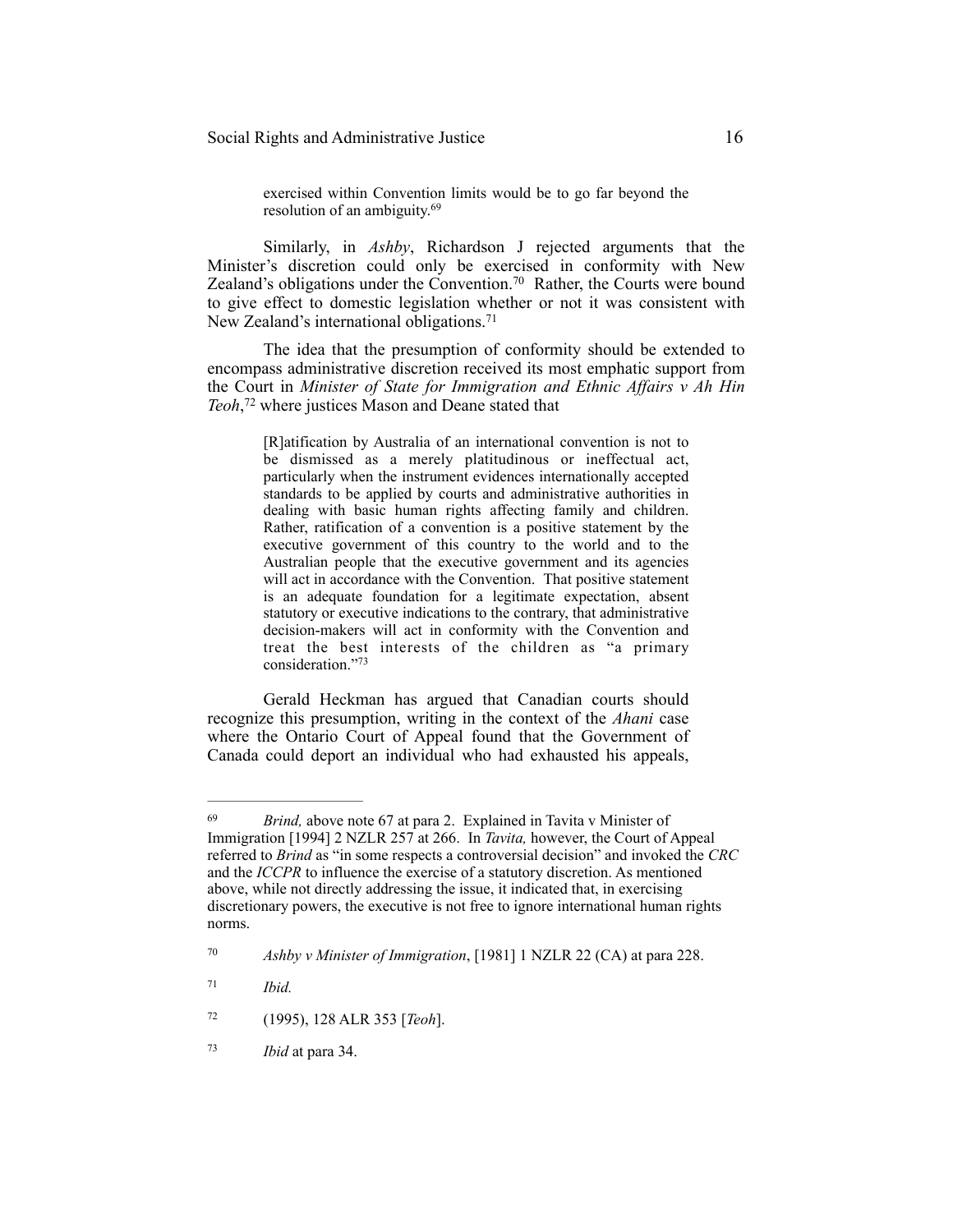(including an unsuccessful appeal to the Supreme Court of Canada), $74$ notwithstanding that an application had been filed with the UN Human Rights Committee alleging a breach of the Optional Protocol to the *ICCPR*, to which Canada is a signatory.<sup>75</sup> He concludes that Canadian judges would be justified to intervene on judicial review where an administrative decision maker fails to apply the presumption of conformity and interprets statutory powers in a manner inconsistent with international human rights obligations set out in a binding but unimplemented treaty.76

Applying this reasoning to the Supreme Court's judgment in *Suresh*, Heckman observes that "[a]pplying the presumption of conformity, the Court could have read down the Minister's statutory discretion consistently with the international customary prohibition on torture."<sup>77</sup> Similarly, Brunnée and Toope, in their analysis of the *Baker* decision, add that it was fully open to the Court to hold that Canada's immigration decision-makers were bound to consider the best interests of the child because to do so would bring the interpretation of the *Act* in conformity with international obligations binding on Canada.<sup>78</sup>

A corollary of the presumption of conformity is the principle of legitimate expectations. In other words, the legitimate expectations of a person subject to the discretion of an administrative decisionmaker would include that the decision will conform to the international human rights obligations to which Canada is subject. This reasoning has guided the Australian High Court in reconciling

<sup>&</sup>lt;sup>74</sup> *Ahani v Canada (Minister of Citizenship and Immigration)*, 2002 SCC 2, which was released as a companion case to *Suresh*, above note 56.

UN Human Rights Committee, "Communication No 1051/2002 : 75 Canada" (15 June 2004), online: Unhchr.ch http://tbinternet.ohchr.org/\_layouts/ treatybodyexternal/Download.aspx?symbolno=CCPR/C/80/D/1051/2002&Lang=en (The UN Committee ultimately found Canada's deportation of Ahani to be "deficient").

Gerald Heckman, "International Human Rights Law Norms and 76 Discretionary Powers: Recent Developments" (2003) 16 Can J Admin L & Prac 31 at 39.

*Ibid.* See also Gerald Heckman, "The Role of International Human Rights Norms in Administrative Law" (2007) (unpublished, on file with the authors) at 31– 32.

Jutta Brunnée & Stephen Toope, "A Hesitant Embrace: The Application of <sup>78</sup> International Law by Canadian Courts" in David Dyzenhaus, ed, *The Unity of Public Law* (Oxford: Hart Publishing, 2004) 357.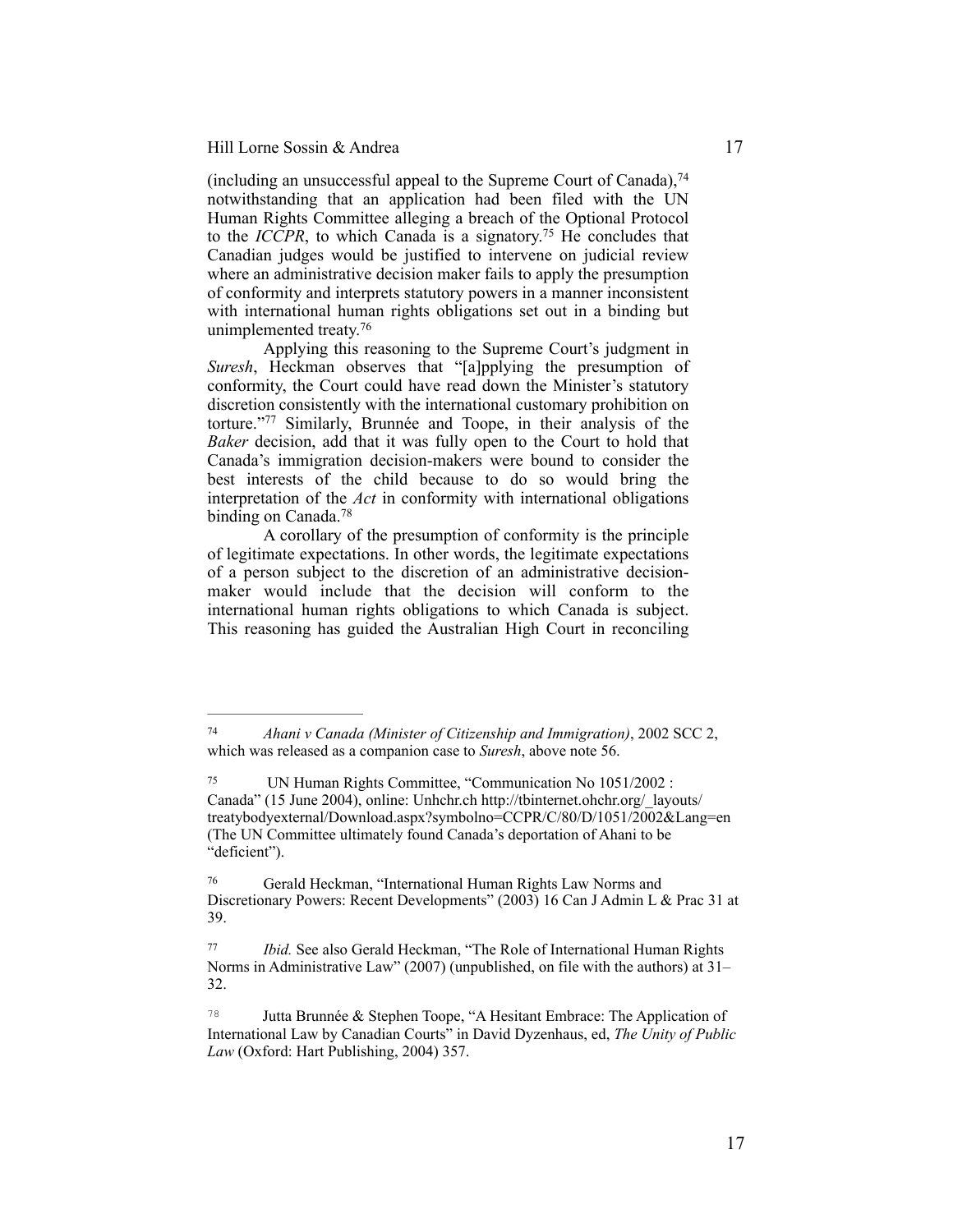international obligations and domestic law.<sup>79</sup> The question of whether international agreements that are signed and ratified by the executive, but not implemented by the legislature, can give rise to legitimate expectations in domestic decision-making was most comprehensively dealt with in *Teoh*, which also dealt with the exercise of discretion and consideration of the best interests of the child. Mr. Ah Hin Teoh argued that Australia's ratification of the *CRC* resulted in "an expectation that those making administrative decisions under the aegis of the executive government of the Commonwealth [would] act in accordance with the Convention wherever it [was] relevant to the decision to be made."<sup>80</sup> A majority of both the Federal and High Court agreed with Teoh. Justice Toohey stated that while ratification of an international treaty does not make the obligation enforceable in court, "the assumption of such an obligation may give rise to legitimate expectations in the minds of those who are affected by administrative decisions."<sup>81</sup> Melissa Poole suggests another reason for compliance. She compares New Zealand's international human rights commitments to its dealings with the Maori and argues that, in both instances, the Crown is bound by a fiduciary-like responsibility.82

Canada has adopted a different approach. The doctrine of legitimate expectations has been held to augment existing procedural rights rather than serve as a basis for the right. $83$  Canada also has a well recognized fiduciary obligation toward aboriginal peoples, now captured in the concept of the "Honour of the Crown" which has in some circumstances been generalized to other government decisionmaking settings, but which has not been extended to general

See Margaret Allars, "International Law and Administrative Discretion" in 79 Brian Opeskin & Donald Rothwell, eds, *International Law and Australian Federalism* (Melbourne: Melbourne University Press, 1997) 232.

<sup>&</sup>lt;sup>80</sup> *Teoh*, above note 72 at 23.

*Ibid* at 29. See also *R v Secretary for the Home Department, ex parte Ahmed* <sup>81</sup> *and Patel*, [1998] INLR 570 (where the English Court of Appeal followed the lead given by the High Court of Australia, "deciding that, where prerogative powers are exercised, the ratification of an international human rights convention creates a legitimate expectation in the absence of statutory or executive indication to the contrary, that administrative decision-makers will act in accordance with the convention").

<sup>82</sup> Melissa Poole, "International Instruments in Administrative Decisions: Mainstreaming International Law" (1999) 30 VUWLR 91.

<sup>&</sup>lt;sup>83</sup> *Baker*, above note 37 at para 26. See Grant Huscroft, "The Duty of Fairness" in Colleen Flood & Lorne Sossin, *Administrative Law in Context,* 2d ed (Toronto: Emond Montgomery, 2012) (for discussion of this topic).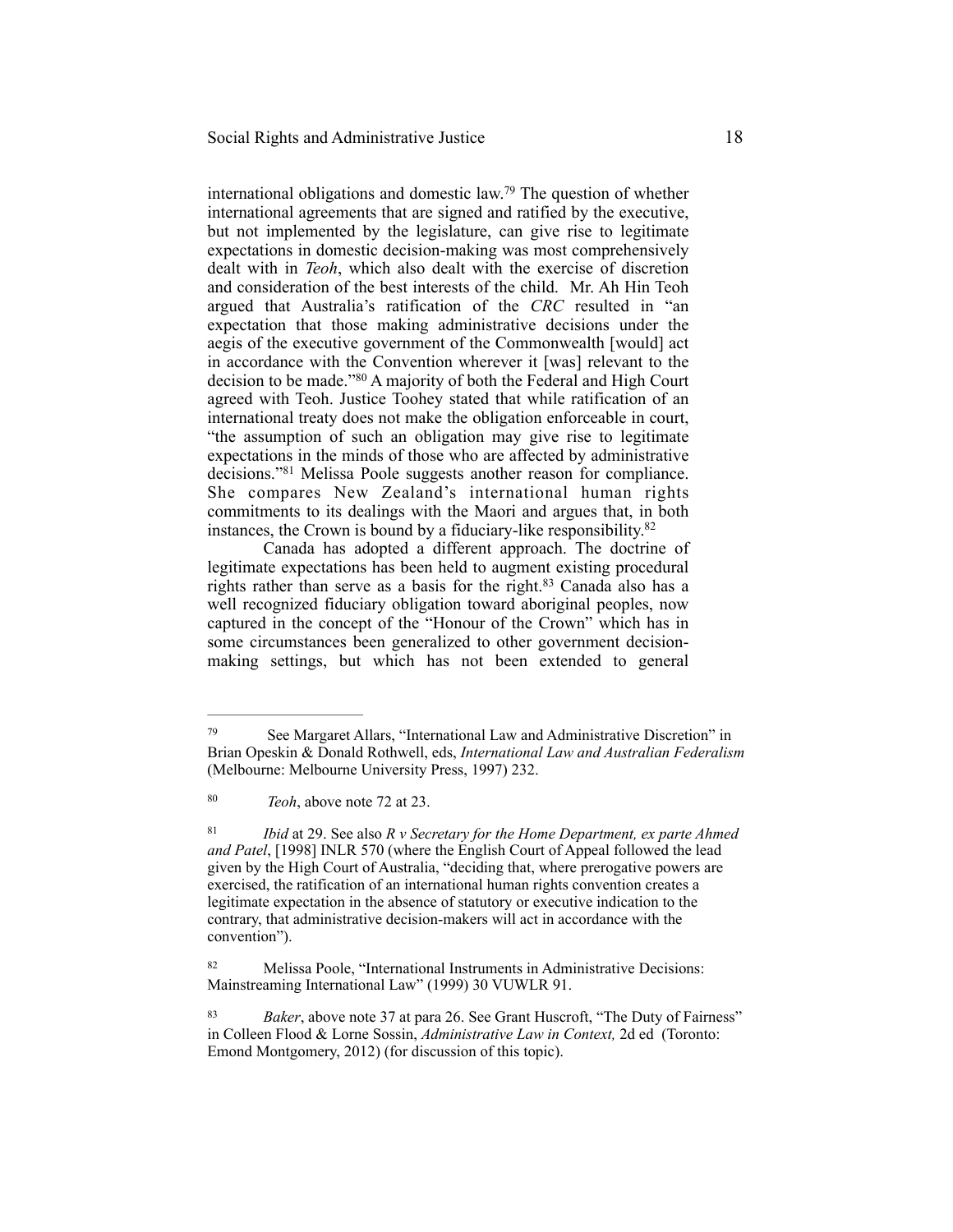obligations to adhere to international human rights standards.<sup>84</sup> The Canadian approach after *Baker* has been to treat international human rights standards as non-binding. That said, *Baker* also serves as a precedent that ignoring such standards may justify a court finding a discretionary decision to be unreasonable. Building upon this middleground approach to international human rights standards as a guiding constraint on administrative discretion, and further elaborating upon the Court's approach to *Charter* values in *Doré,* holds out the promise of infusing a rights-based culture within administrative justice in Canada.

#### **E. Part Three: The Future of Social Rights and Administrative Justice**

The goal of a rights-based culture in Canadian administrative justice is part of a broader focus on the apparatus of government as a means of developing systemic solutions to poverty, the lack of adequate housing, and social deprivation. Jackman and Porter assert that the new understanding of social rights has inspired the emergence of innovative approaches to addressing poverty and homelessness in a rights-based framework, focused on the design of strategies and programs to realize rights within identified time-frames and with measurable goals and targets, to recognize the central role that must be played by rights claimants, and to strengthen governmental accountability through complaints procedures, monitoring, and evaluation. $85$  Their argument suggests that social rights should move from the judicial to the administrative sphere. This paper has explored that administrative sphere and its potential for advancing social rights.

First, as suggested above in the context of *Doré*, administrative justice should be seen as advancing *Charter* values. So, for example, where two interpretations are open to a tribunal member and one will advance equality or fairness or dignity more than the other, that is the interpretation to be preferred. Similarly, we argue that the presumption that statutory discretion will be exercised in compliance with international human rights norms should also apply to adjudicative tribunals as much as immigration decision-makers. How these values and norms interact with particular statutory mandates of particular tribunals and boards, however, remains to be worked out in a contextual fashion. It will take a participatory process involving affected communities, advocacy organization, tribunal adjudicators, public officials, and courts to articulate them further.

<sup>&</sup>lt;sup>84</sup> See Brian Slattery, "Aboriginal Rights and Honour of the Crown" (2005) 29 SCLR (2d) 433 (for a discussion on the Honour of the Crown). See also Lorne Sossin, "Public Fiduciary Obligations, Political Trusts and the Evolving Duty of Reasonableness in Administrative Law" (2003) 66 Sask L Rev 129-82 (for a discussion of the circumstances where this obligation has been extended beyond the Crown-aboriginal setting, and an argument for doing so).

<sup>85</sup> Jackman & Porter, *Making the Connection*, above note 23.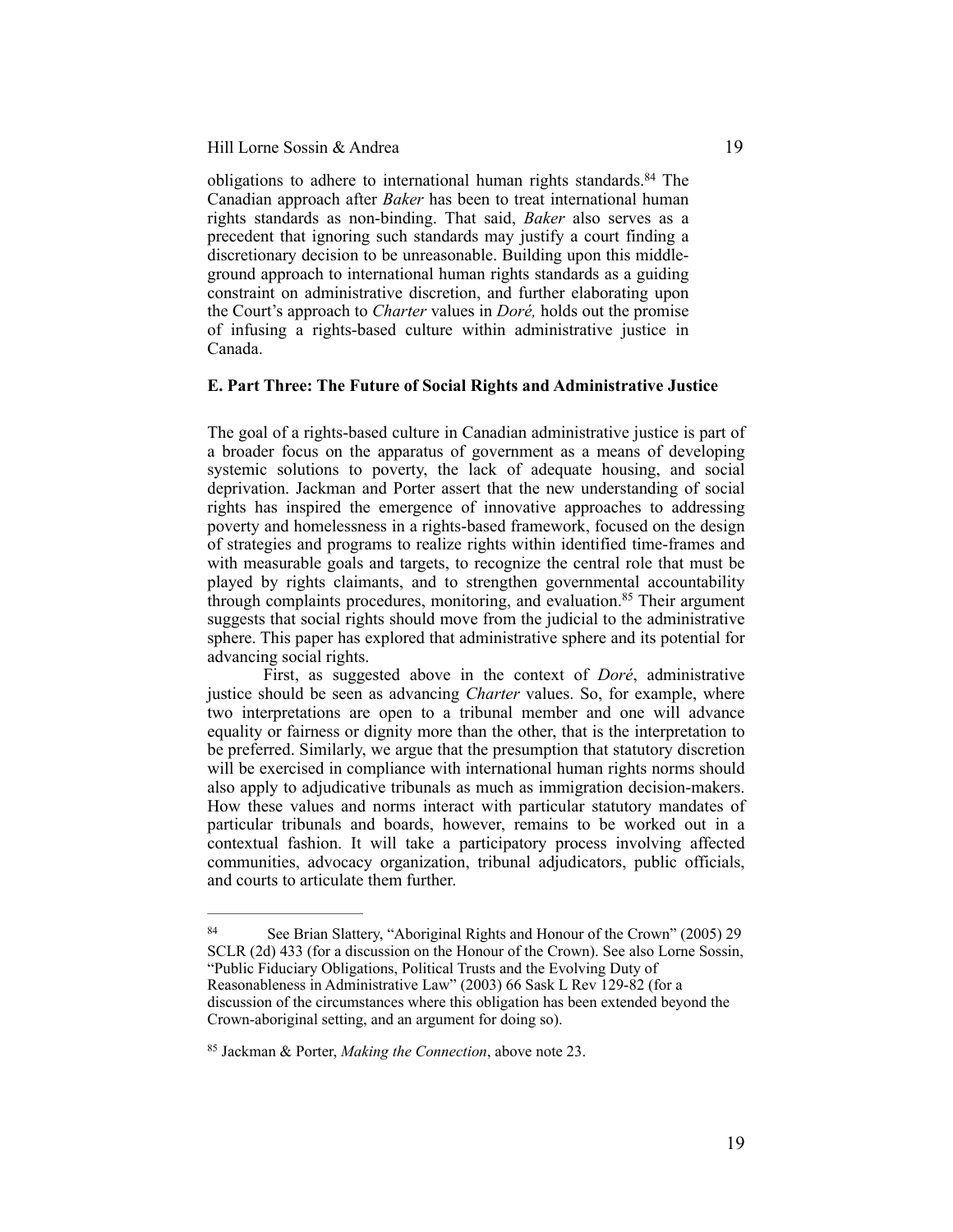As part of taking their social rights jurisdiction seriously, administrative tribunals need to further develop models of "active adjudication," which may allow for meaningful adjudication of social rights. This form of more flexible adjudication may be particularly important in contexts where one or more parties often will have no legal representation and where adjudicators often will not have legal training. Tribunals are less constrained by an adversarial model of adjudication, and have developed methods to accommodate the challenges that vulnerable parties coming before the tribunal may experience. In the social rights context, this more effective and efficient model may involve the adjudicators identifying rights issues where the parties do not have the background or capacity to do so, and taking steps to obtain the information or submissions necessary to adjudicate rights issues, which may involve mechanisms that range from retaining amicus counsel to engaging in inquisitorial questioning, or developing interpretive guidelines upon which parties and decision-makers can rely.<sup>86</sup>

While creating adjudicative space matters, resources may ultimately matter more if those spaces are to be accessible to those in need. While it is open to government to create a tribunal, to determine its jurisdiction, and to decide on the budget of a tribunal, it is not acceptable to create such bodies and then starve them of the capacity needed to carry out their mandate.  $87$  This question has particular relevance for the shift in social rights to a more systemic approach. Justice Abella raised this concern in *Tranchemontagne*, in dissent, confirming that all tribunals in the province have the jurisdiction to apply the Ontario *Human Rights Code* unless expressly precluded by legislation. For Abella J, the issue was not how best to value rights, but rather how to ensure access to a forum where those rights could be protected. With respect to the Social Benefits Tribunal, she observed:

> The [Social Benefits Tribunal] is meant to be an efficient, effective, and quick process. Yet it seems to be having difficulty meeting this mandate. In 2004-2005, the SBT had a backlog of 9,042 cases and received 11,127 new appeals under the [Ontario Works Act] and the ODSPA. This Court recognized in Tétreault-Gadoury… that administrative bodies responsible for ensuring the payment of monetary benefits to eligible applicants would undoubtedly be

See Samantha Green & Lorne Sossin, "Administrative Justice and 86 Innovation: Beyond the Adversary/Inquisitorial Dichotomy" (Presented at "The Nature of Inquisitorial Processes in Administrative Regimes: Global Perspectives" Conference, University of Windsor, May 2011) (for further discussion of this range of mechanisms).

<sup>87</sup> See Lorne Sossin & Zimra Yetnikoff, "I Can See Clearly Now: Videoconference Hearings and the Legal Limit on how Tribunals Allocate Resources" (2007) Windsor YB Access Just 247-72.